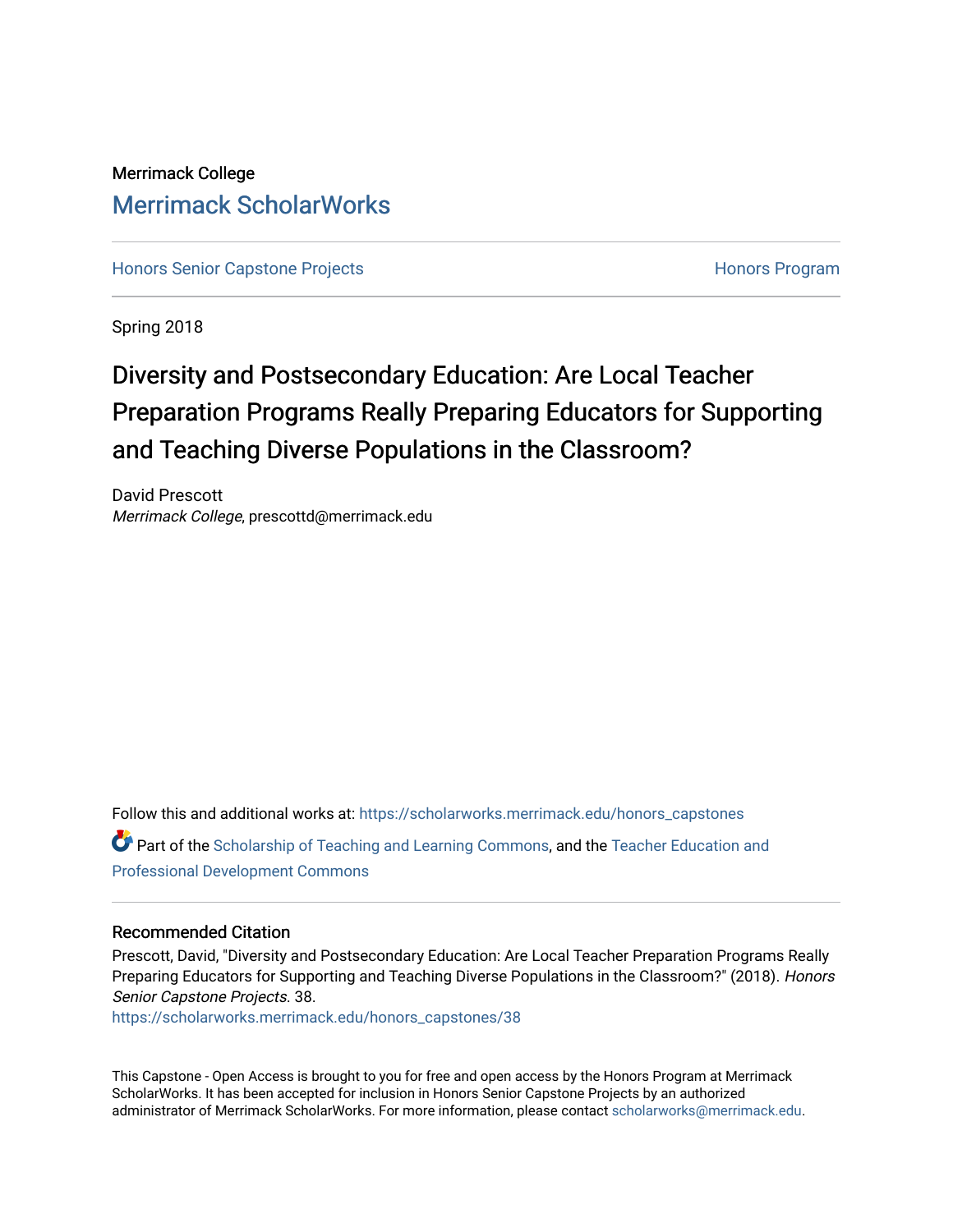Diversity and postsecondary education:

Are local teacher preparation programs really preparing educators for

supporting and teaching diverse populations in the classroom?

Student: David Prescott

Instructor: Professor Nielsen

Course: Cultural Diversity in the School (EDU 3620)

Institute: Merrimack College

Semester: Spring, 2018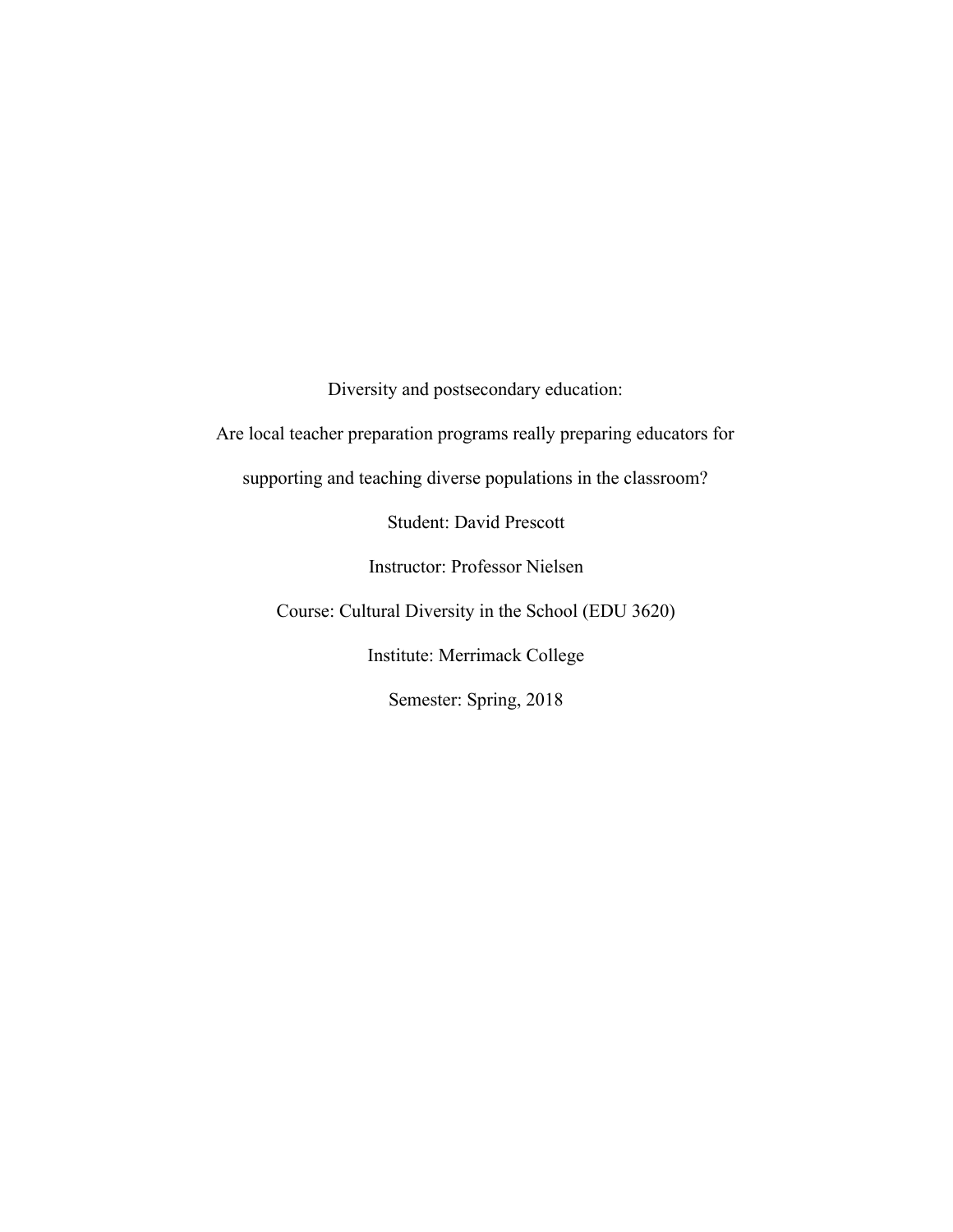# Table of Contents

| Diversity requirements for teacher preparation programs in local institutes  Page 12 |  |
|--------------------------------------------------------------------------------------|--|
|                                                                                      |  |
|                                                                                      |  |
|                                                                                      |  |
|                                                                                      |  |
|                                                                                      |  |
| Trauma: Another dimension and its significance in teacher preparation  Page 27       |  |
|                                                                                      |  |
|                                                                                      |  |
|                                                                                      |  |
|                                                                                      |  |
|                                                                                      |  |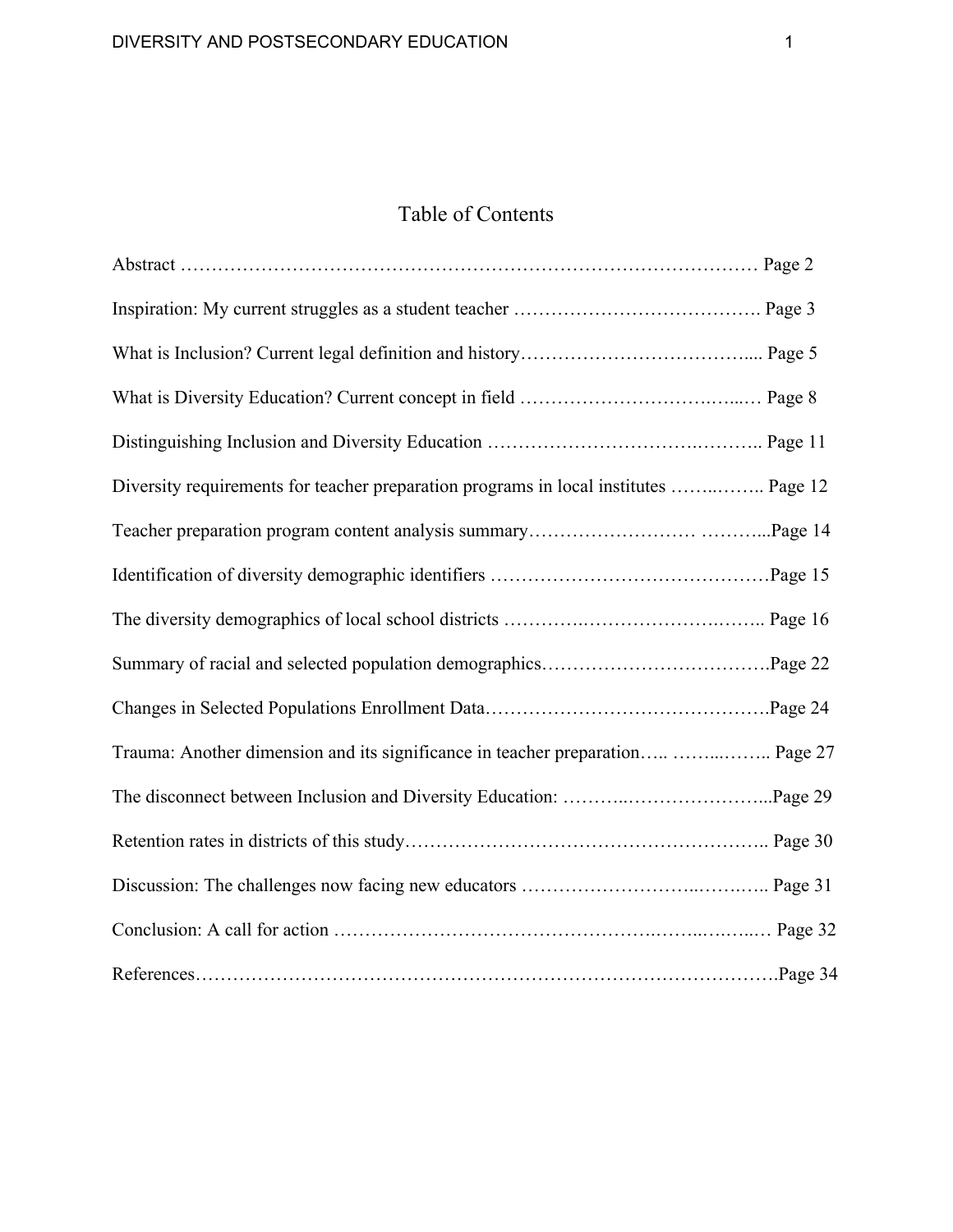#### **Abstract**

This intensive research endeavor is focused in the realm of education, specifically inclusion in classroom settings. This paper will be examining local teacher preparation programs by analyzing their requirements for diversity education and training. The overall purpose of this research project is to increase awareness of the disconnect between inclusion and diversity education, inspire others to want to do something to better serve the diverse populations in local school districts, and to begin discussion about changing diversity requirements in local teacher education programs. This paper will begin by defining and distinguishing inclusion and diversity education. Next the paper will provide a breakdown of diversity requirements of several postsecondary institutions with teacher education as well as the districts these schools are located in and near. Next, the paper will introduce trauma, its connections to the diverse populations analyzed, and its status in teacher preparation programs. Following this, the paper will then discuss the disconnect between the diversity in these districts and the diversity education in local teacher preparation programs. Finally, the paper will close with talking about the challenges new educators will face but speak of the opportunity there is to prevent this and suggest adding more diversity requirements to local teacher preparation programs.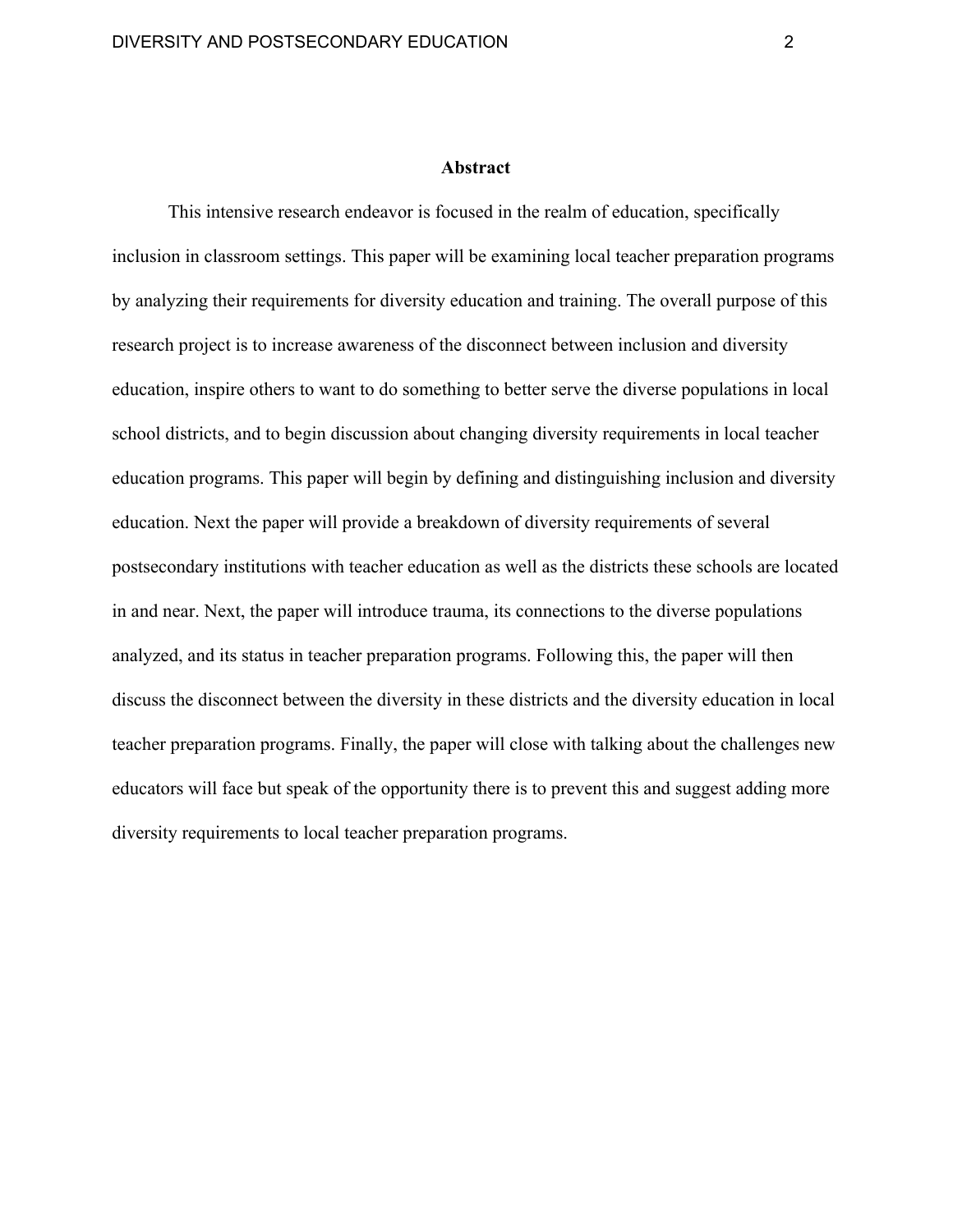### **Inspiration: My current struggles as a student teacher**

My placement for my practicum has been in a local urban elementary school with a diverse school population. This school has a high number of students with a low socioeconomic status, a high rate in special education services, and a large population requiring ESL (English as a second language) services. I found myself on almost a daily basis struggling with the students I was working with. I love helping them grow and learn, but on top of my weakness of classroom management I found myself greatly challenged in meeting their needs. Reflecting upon my postsecondary education, I learned plenty of the history, development, and theory driving education. However, learning how exactly to support students from diverse populations has been a different story, and I find myself reviewing simply the lists of strategies I was provided. I was constantly questioning myself and found myself in situations where I needed to seek the aid of my supervising practitioner. I spoke with inservice teachers, including some new to the field, to learn if they have had similar struggles. I learned that many of them do, and some have been under such great stress from their work that some of their colleagues have left the field of education entirely while others stayed and continued to stress their way through it all (I learned one teacher became physically ill and began losing her hair from the stress a couple years ago, and another spent every day after school last year crying at her desk).

Learning more from my colleagues, I now realize it is not just a struggle for the teachers and specialists working in this school; many of the students struggle greatly as well. With the students I have worked, several are homeless, several others have been abused in the past, and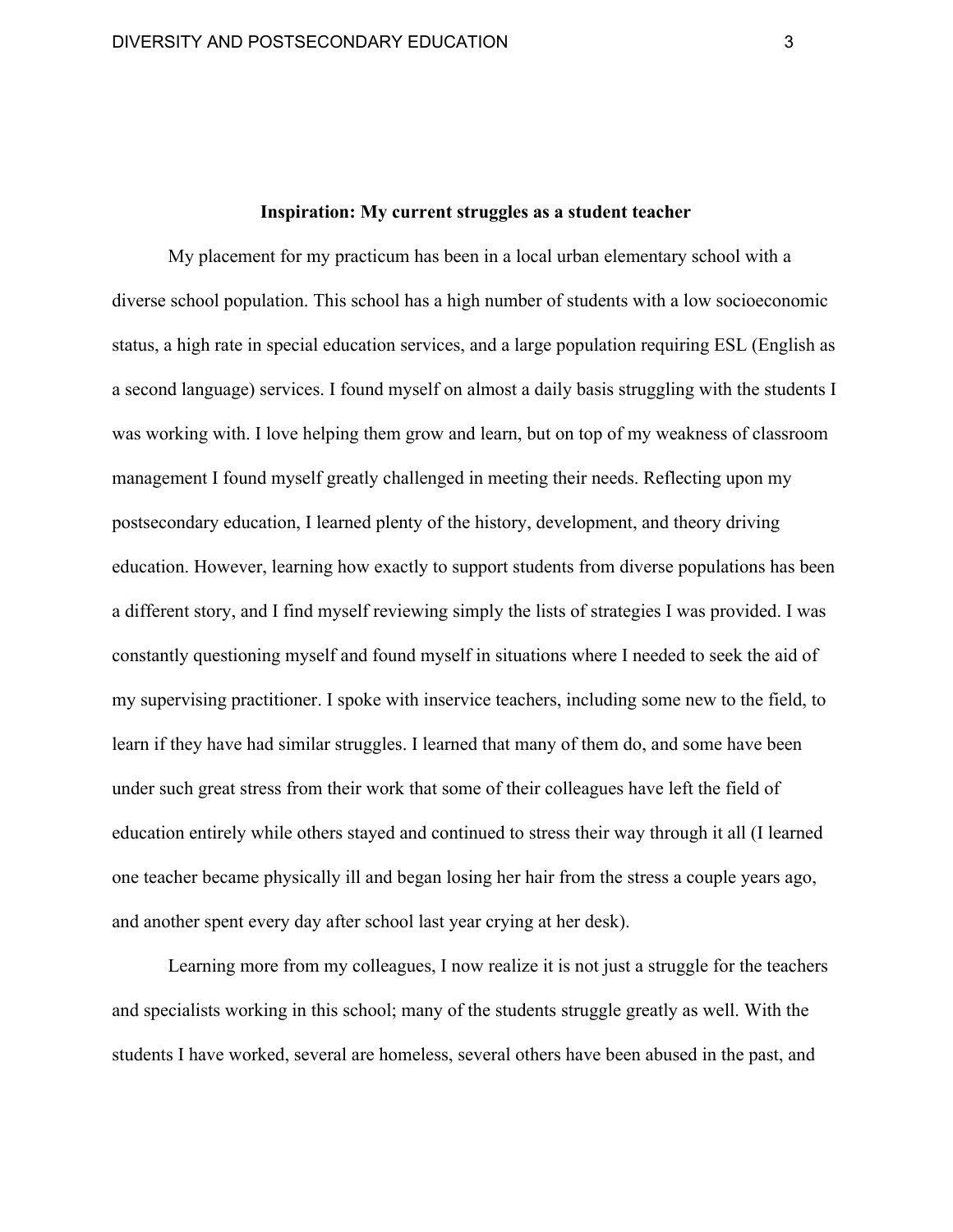countless are with families that are financially struggling. In this school and others, I've heard of several of these children attending their parents' funerals due to drug overdoses. It is a wonder that many of these students even attend school, let alone perform as well as they are.

Hearing these stories of true struggle, I began wondering: is this situation of feeling unprepared to handle diverse student populations unique to our district, or is this an issue with other local school districts? That is when I came to this point where I wanted to research something meaningful and have it connected to diversity in education. Thinking about my experiences from my practicum, I knew I wanted to focus on this project. The challenges I have experienced in the field have inspired me to begin examining the requirements of local teacher preparation programs to learn whether teachers are receiving the coursework and training necessary to support and serve the student populations they will be responsible for. With the help of an affiliate, I have now been guided toward this project where I can channel my desire of diversity, inclusion and education into a meaningful and purposeful endeavor.

Before this paper begins examining the diversity requirements of several local post secondary institutions, Inclusion and Diversity Education will be defined. These two concepts from the field of education will be defined and distinguished from one another, serving as a foundation to discussing the issue: the disconnect between them and why that is hurting new educators entering the field. The hope is this paper will raise awareness of those entering the field and inspire them to take action and help add requirements to local teacher preparation programs. Teachers should be prepared to help every child reach their full potential regardless of the challenges they may face. But if our preparation programs are not giving us the tools we need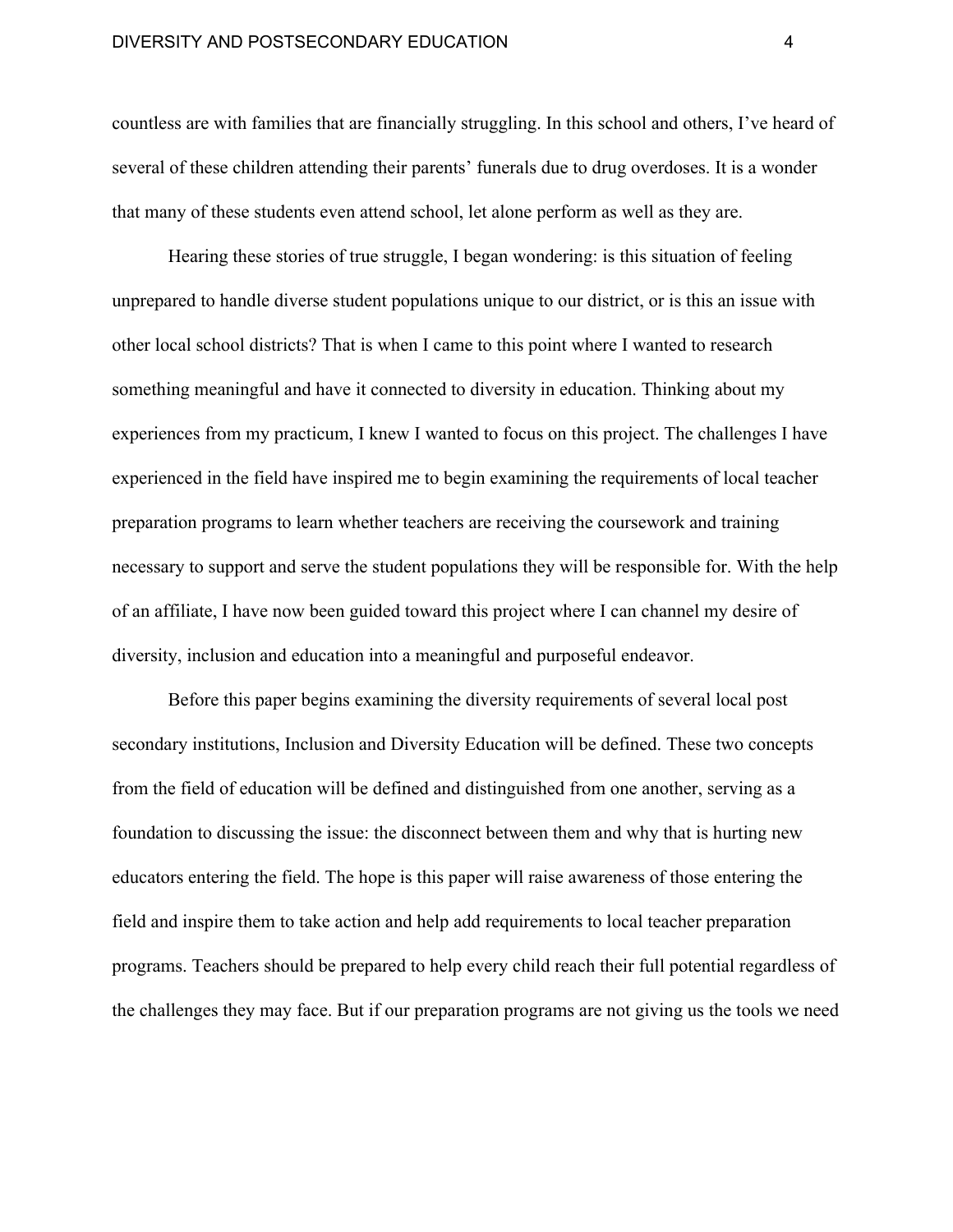to be effective and knowledgeable educators, that hope is nothing but a dream; the goal is to make that a reality.

### **What is Inclusion? Current legal definition and history**

Inclusion has a specific definition relevant to the field of education. With regard to preK-12 classrooms nowadays, inclusion is recognized as a practice in which students with a variety of disabilities are introduced to the general classroom setting and integrated with the general population for curriculum and other activities typical to a routine school experience (Forman). Disability categories include those impairments that prove to be obstacles to physical, intellectual, emotional, sensory, and neurological function (Forman). Some examples of such disabilities include below-the-waist paralysis, Attention Deficit with Hyperactivity (ADHD), visual impairment or blindness, and Executive Function Disorder (a specific neurological impairment that affects functioning and ability in the areas of organization, attention, planning, emotion regulation, and others) (Forman) (Understood).

Legal recognition and practice of inclusion has been due to the push for social justice and human right spanning over the past several decades. The first legal action taken for inclusion occurred in 1973 with the enactment of the Rehabilitation Act which states that no individual can be denied access to any programs or forms of assistance funded by the federal government (United States Access Board). Specifically, Section 504 of the legislation states no one can be denied access to such services, nor be subject to any form of discrimination, on account of disability (United States Department of Labor). In mind that many educational institutions receive federal funding, many schools fall under this legislation and it directly relates to the service and instruction of students in these institutes. Special education attorney Peter Wright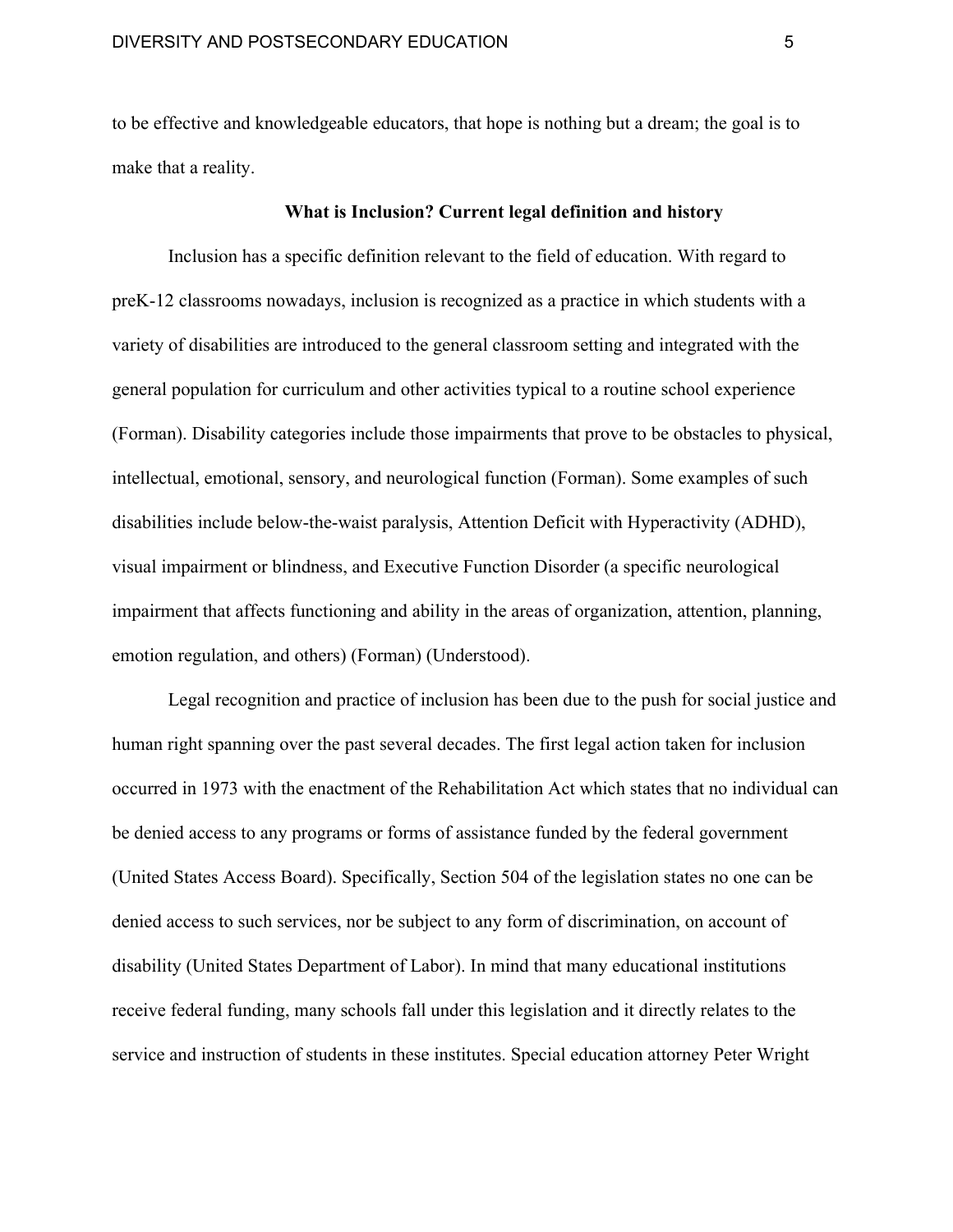states that Section 504 has its context in education as well, stating this section ensures any "child with a disability has equal access to an education" and "the child may receive accommodations and modifications," which is specifically referring to the forms of services students with disabilities may receive in order to have equal access to said education (Wright).

Another major form of legislation that developed over the course of several decades was the Individuals with Disabilities Education Act (IDEA) which began as the Elementary and Secondary Education Act signed into law by Lyndon Johnson in 1965 as a reaction to the "war on poverty". This, however, changed due to the rulings of *Pennsylvania Association for Retarded Children (PARC) v. Commonwealth of Pennsylvania* and *Mills v. Board of Education of the District of Columbia*, both of which resulted in verdicts supporting and protecting the rights of students with intellectual and learning disabilities. These court cases led to significant consequences, including an investigation to learn how many children with disabilities were receiving services across the United States. The investigation concluded that less than half of the eight million children identified with disabilities were receiving adequate services, whereas the rest were receiving substandard services or none at all and stayed at home.

Reactions to this resulted in the passing of Public Law 94-142, also known as the Education for All Handicapped Children Act, in 1975. This new legislation, in addition to the Rehabilitation Act of 1973, required states that received federal grants and aid to provide equal access to education for all children, regardless of whether they had a disability or not. Overtime, more changes were made to the legislation to include more populations in education, including students with traumatic brain injuries and Autism Spectrum Disorder (University of Kansas). In 1997, what was changed to Public Law 101-476 (still "The Education for All Handicapped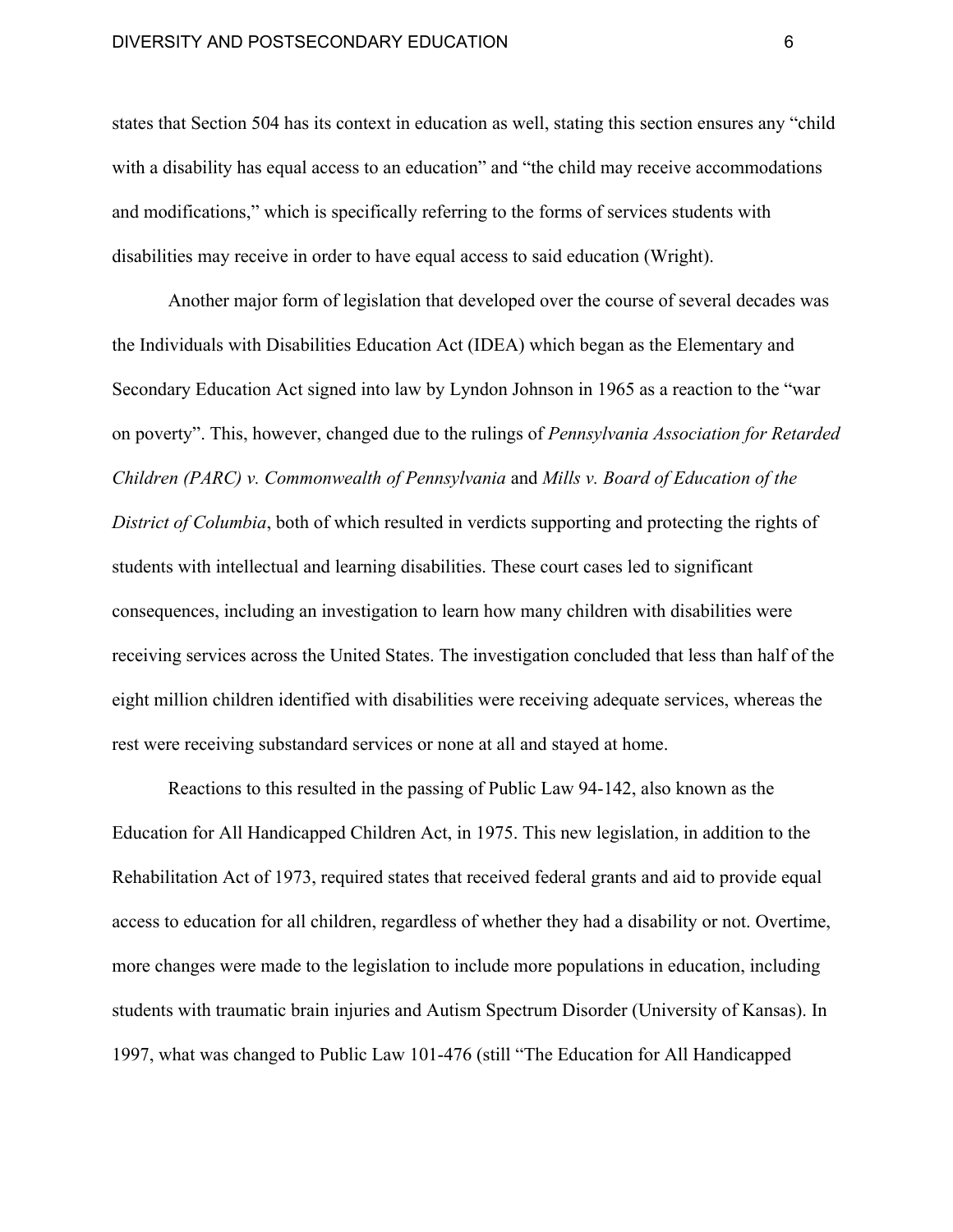Children Act") became what is now known as the Individuals with Disabilities Education Act (or IDEA) and was reauthorized by former president Bill Clinton to ensure all students, regardless of ability, received access to the same curriculum. The last time IDEA was amended was in 2004 when standards for educators rose, in terms of both accountability and educational outcomes, and early intervention (programs focusing on targeting areas of concern in academic or overall development) was implemented for students showing atypical or delayed development. Finally, funds were allocated if it appeared there were a disproportionate percentage of minority students placed in special education programs (University of Kansas).

All of these changes to the law's official title and what services or programs provided came back to why questions about students with disabilities were raised in the first place: it became an issue of human rights and what legislators were then doing to better provide accommodations to specific populations that needed additional support in the classroom. Up until the early half of the twentieth century, depending on the culture or society they found themselves in, the disabled were seen as anything from a curse on a family or a financial liability to others. In some cases, certain cultures outcast them completely, and the widespread stigma did not begin to be countered until the education of disabilities and the passing of legislation was pushed during the 1970's in the United States and other countries across the world (Munyi). Much progress has been made in improving the human rights of citizens with disabilities and others (those of different races, genders, etc). However, the preparation of those responsible for working with those who have disabilities or other non mainstream features, such as educators, it should be called into question whether progress has been made in this area as well; are teachers,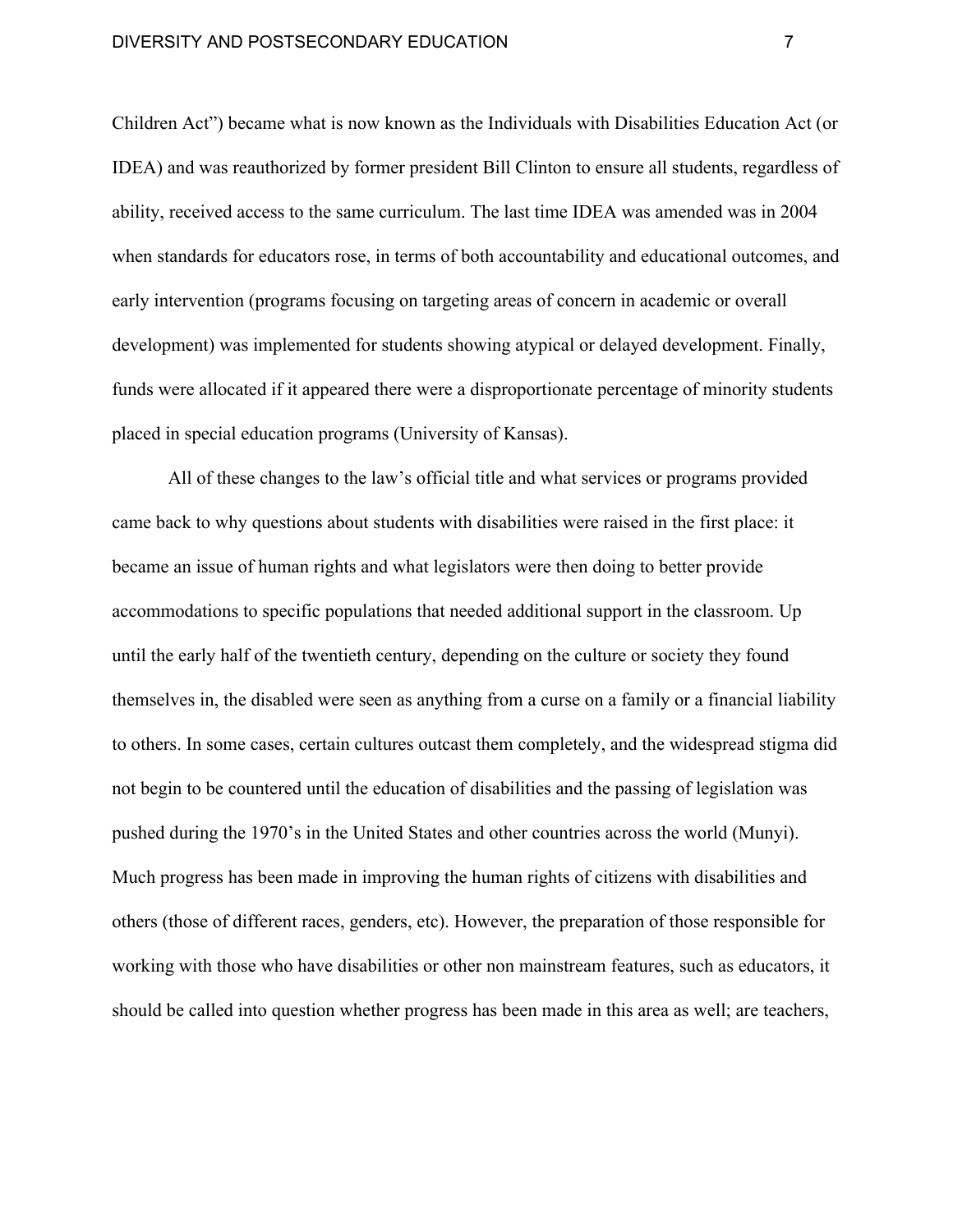who are working with diverse student populations, receiving adequate training and knowledge in their preparation programs to help all of their students learn and grow?

# **What is Diversity Education? Current concept in the field**

As a response to the legislative changes in representation and support of people with disabilities, sociocultural percussions didn't just reach schools at the institutional level, but it also entered classrooms. Beginning in the mid-nineteenth century, several countries around the world were adopting this form of education including the United States, the United Kingdom, South Africa, Brazil, New Zealand, and many others. Initially, at least in the United States, diversity education had its roots in the civil rights movement. Therefore, diversity education primarily focused on teaching about equity and race in its early years. As time progressed, depending on where it was being implemented, diversity education became a tool in classrooms as a means of recognizing the many facets of any individual in the student population. In the larger sense, more notably outside of the United States, diversity education has taken shape as a form of public policy in other countries including Canada and Australia (Nieto).

Whatever its form may be, diversity education is serving as a tool of awareness to teach new generations of the masses about various, non mainstream groups in society and learning to accept them. However, if handled improperly, diversity education will fail to address any of the inequality it serves to resolve. For example, if it becomes a tool for seemingly spreading awareness rather than having a deep impact or reaction to real inequity (an example could be promoting "ethnic" music but still failing to teach all students about all forms of music), then it has failed at being implemented properly (Nieto). Diversity education should have the power to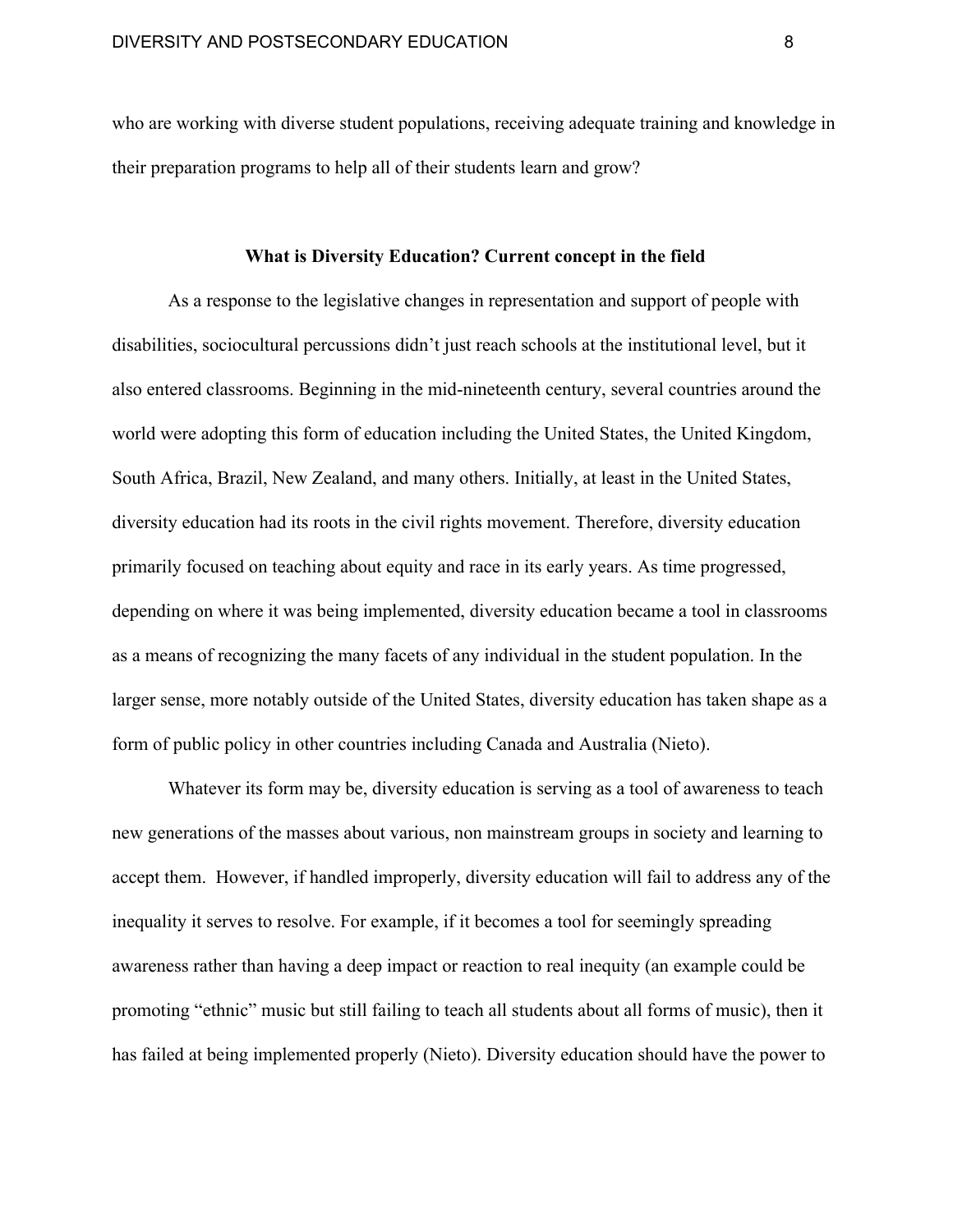teach all students not just about others, but also give everyone access to this information. Otherwise, it loses its power to be transformative for school populations introduced to it.

Additionally, as diversity education has its roots in social justice (Nieto) similar to inclusion (Forman), this becomes a matter of upholding human rights. Specifically, diversity education has four components that extend well beyond simply being nice to others and target the heart of the problem. The first component is focused on acknowledging and dismantling inaccurate and harmful information about specific student populations. Another component focuses on providing all students the resources they need to access content and the curriculum in the classroom. A third component is bringing attention to the specific skills and strengths inherent in all students coming into schools. The final component is about raising critical thinking skills of students and inspiring them to bring about social change (Nieto).

Thinking of diversity education at the postsecondary level, in teacher preparation programs, this would take on the form of coursework and practicums or placements. Here, preservice teachers would be learning about diverse populations, inclusion, accommodations and modifications for students, and many other facets to effective teaching. Furthermore, the components mentioned before would apply here to for the preservice teacher being trained- they need to be educated and redirected on mistruths, know how to make the curriculum accessible to all students, learn how to promote the strengths and talents of all students, and increase critical thinking and problem solving skills of these students regardless of their needs or circumstances. However, questions have recently been raised about the effectiveness of these programs and whether or not they are really preparing preservice teachers for meeting the needs of diverse student populations. The challenge isn't the increase in inclusion or integration, but rather in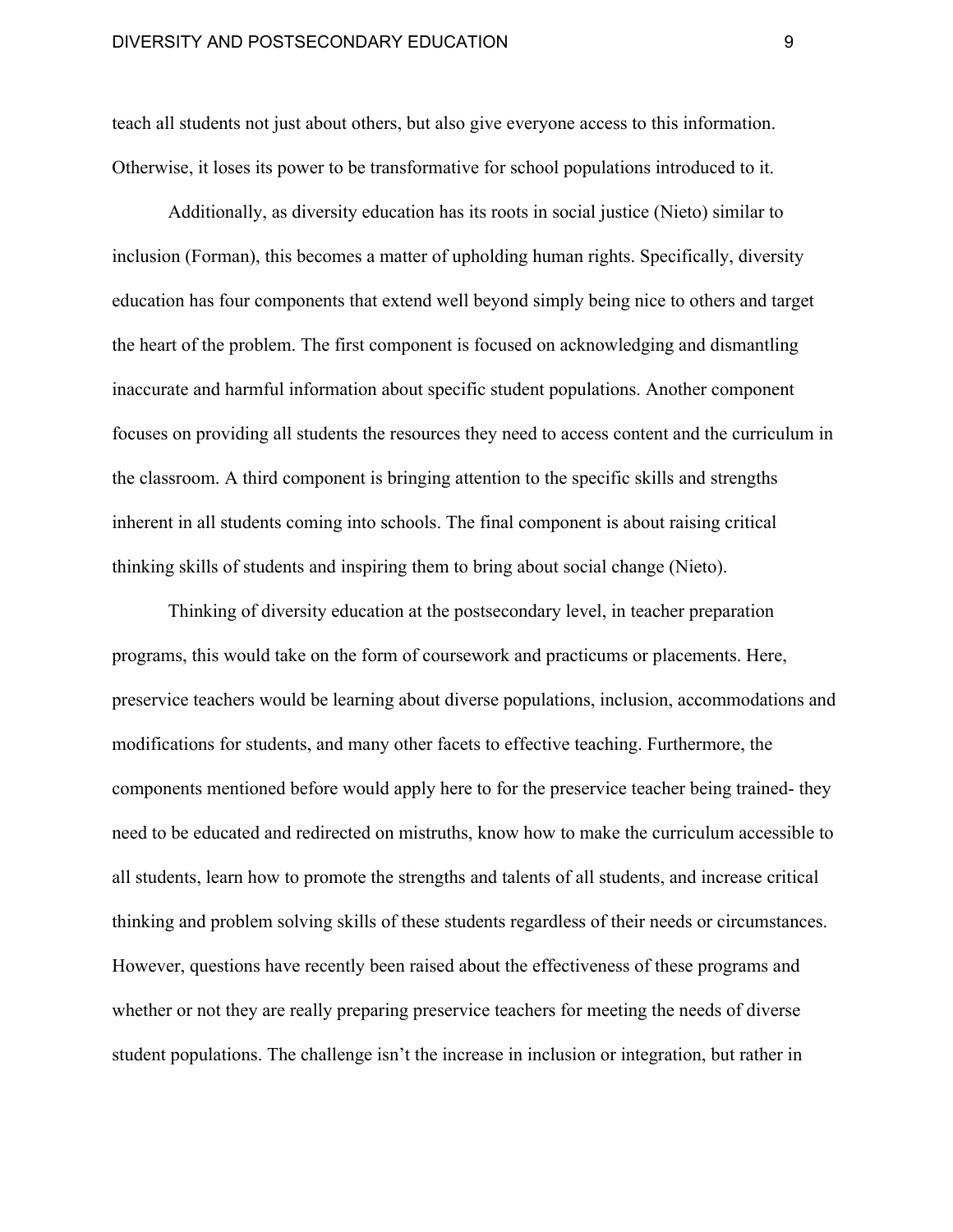preparing new educators for these changes in the field. Many teacher preparation programs across the country offer one required course for teachers in supporting students with disabilities, and the concern is this isn't enough to adequately prepare teachers for the challenges they will face in the classroom (Mader). The absolute minimum any teacher should gain in a preparation program is two courses covering education of students with disabilities and/or language needs. Even this is questionable with the rises of populations with disabilities. The U.S. Department of Education has noted increases in special education enrollment over the past several years, specifically in the categories of Autism Spectrum Disorder and other health impairments not otherwise specified. There are additional variables having an impact on these changes including additional diagnoses or reevaluations, pushes for response to intervention (formal sequential program as response to specific students not making appropriate academic gains in the classroom and is used as a step prior to referral for testing of possible disabilities). However, numbers do show an increase in over 200,000 more students across the country enrolling in special education programs between 2011 and 2014 (Samuels). Data shows there have been increases in nearly all five categories of specific populations across all Massachusetts districts discussed in this report (Selected population enrollment). Tables beginning on Page 24 show a comprehensive breakdown of population percentages in five selected populations and their changes over the past two school years in the eight districts analyzed for this report. As a result of all of these factors and changes, the impact of inclusion is greatly hurt because teachers are not given the tools and training to support students of diverse populations in order to achieve mastery of needed content (Mader). This is especially a concern with the increases in these student populations that needed highly trained and knowledgeable educators to support them.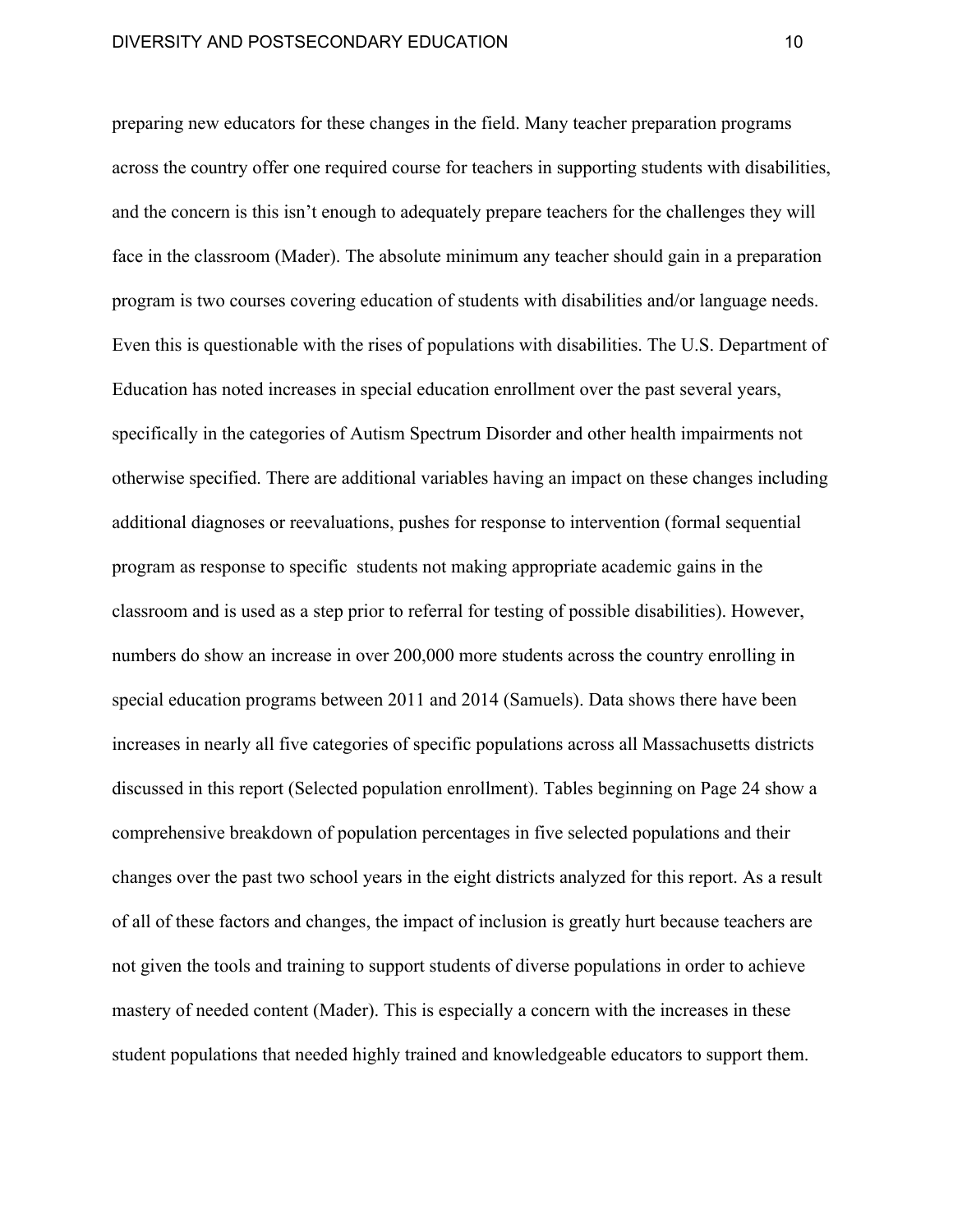At the local level, in the Commonwealth of Massachusetts, it should be called into question whether teacher preparation programs here are adequate in preparing preservice teachers for handling the diverse populations inside school systems across districts; every program should be verified if teachers are receiving the tools, support, and knowledge they need to adequately meet the needs of all students, especially as populations are constantly experiencing change depending on the current sociocultural-political climate. But whether local preparation programs are accomplishing this through the coursework they're offering now is something to consider.

## **Distinguishing Inclusion and Diversity Education**

While both related to diversity and the need to address it in the classroom, both inclusion and diversity education differ significantly from one another in terms of their implementation and purpose. Before examining the practice of both in local school districts, inclusion and diversity education should be clearly defined and contrasted from one another, especially when both are being practiced to different degrees in terms of adequacy and consistency.

Inclusion, as discussed before, refers specifically to the practice of integrating students with disabilities into the least restrictive classroom setting and providing them the supports they need to have equal access to the curriculum as their peers (Forman). Diversity education, as discussed before, is a form of teaching meant to raise awareness of specific populations in mainstream society. In the context of teacher preparation programs, diversity education would come in the form for coursework, practicums, and any additional training designed to prepare teachers to supporting these populations in their own classrooms (Mader).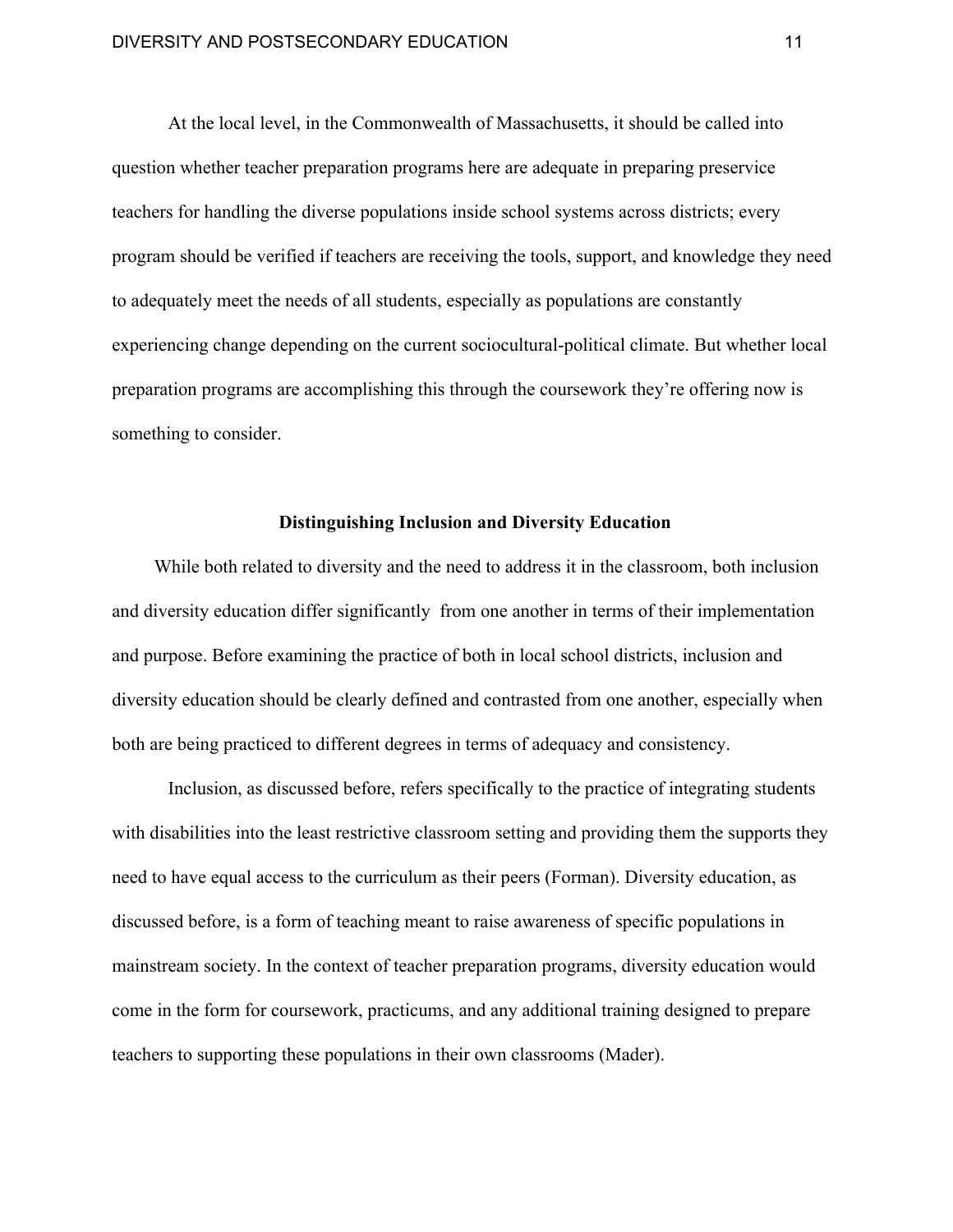The significance of establishing a contrast between the two comes down to who is accountable for the outcome of them. Inclusion comes down to the school responsible for serving the students in them, and this can include services from accommodations and modifications of the learning environment or curriculum to the status of the least restrictive environment (LRE) (a learning environment most suitable for a student with specific learning needs, designed to be as close as possible to a mainstream learning experience and giving them the opportunity to be among, interact, and learn with their mainstream peers) accessible for the student(s) in question (Forman). Diversity education, in this context, becomes the responsibility of teacher preparation programs to adequately train preservice teachers for their roles in the field. Whether teachers are learning how to challenge and support students from various populations is the question. Examining current preparation programs may begin to provide some clarification on where these programs are right now in training new educators for the field. Further, if there is a disconnect between the adequacy of teacher preparation programs and the diverse populations of districts in proximity to these, a discussion could begin on how this can be resolved. Following is a data breakdown of credit requirements for several teacher education programs in the commonwealth of Massachusetts followed by an analysis of their content.

# **Diversity requirements for teacher preparation programs in local institutes**

#### **\*Note for the following tables:**

● Number of credits vary depending on program: Early Childhood Education (PreK-2), Elementary Education (1-6), Middle School Education (5-8), High School Education (8-12), or Moderate Disabilities (PreK–8).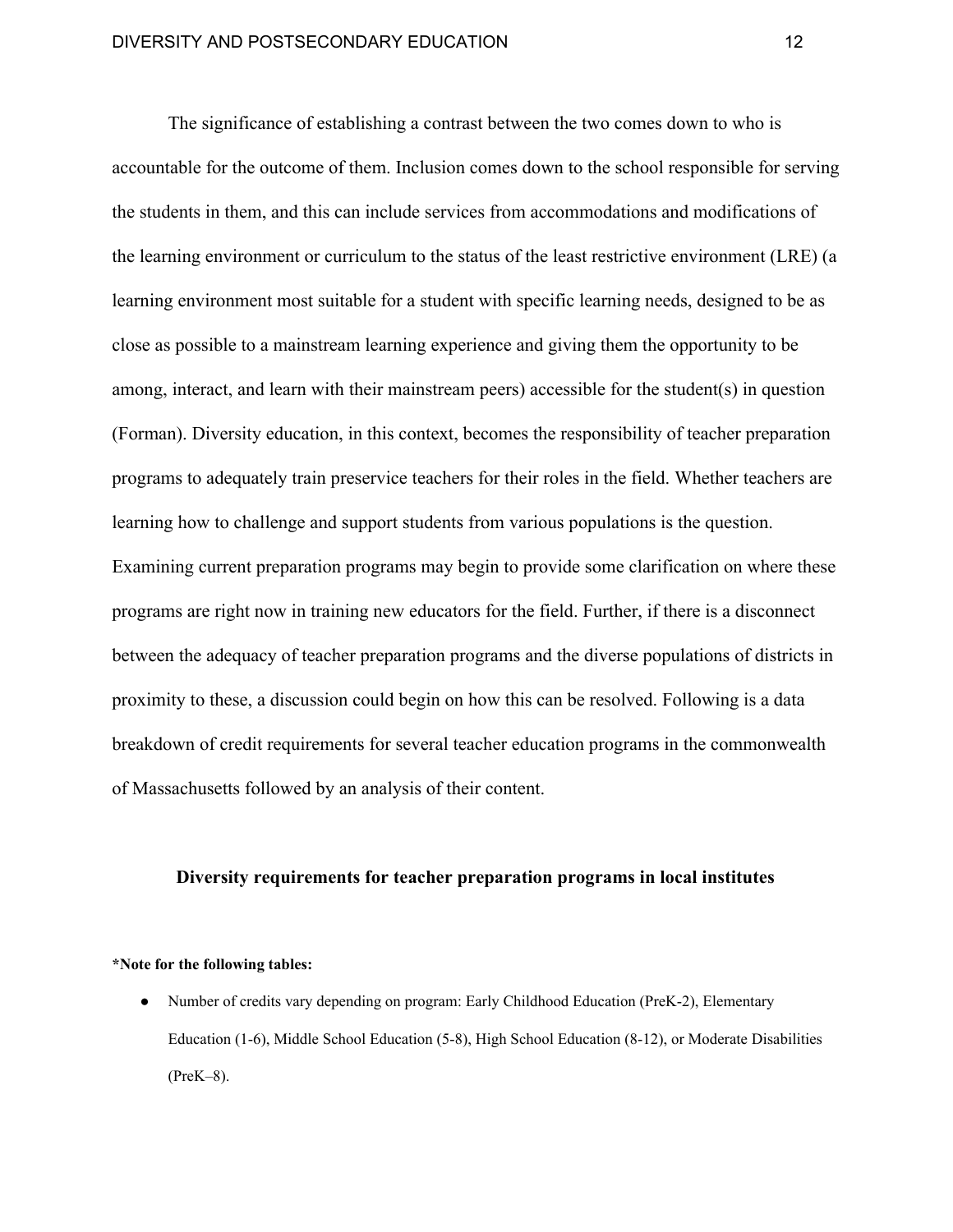● Credits displayed are strictly for the teacher preparation program component and does not include credits for core requirements specific to that college or university (all postsecondary institutions scanned have graduation prerequisites of 120-130 credits for a bachelor's degree)

# **Merrimack College**

| Requirements (any teacher preparation program)                | 48-70 credits (major)<br>20 credits (minor)                  |
|---------------------------------------------------------------|--------------------------------------------------------------|
| Diversity courses available (any teacher preparation program) | 4 courses, 14 credits (major)<br>1 course, 4 credits (minor) |
| Required diversity courses (any teacher preparation program)  | 3 courses, 10 credits (major)<br>1 course, 4 credits (minor) |

**Source:**

[https://www.merrimack.edu/academics/education-and-social-policy/education-and-community-studies/majors/educa](https://www.merrimack.edu/academics/education-and-social-policy/education-and-community-studies/majors/education/) [tion/](https://www.merrimack.edu/academics/education-and-social-policy/education-and-community-studies/majors/education/)

# **Lesley University**

| Requirements (any teacher preparation program)                | 39-45 credits (major)<br>20-24 credits (minor)                         |
|---------------------------------------------------------------|------------------------------------------------------------------------|
| Diversity courses available (any teacher preparation program) | 7 courses, 21 credits (major)<br>4 courses, 13 credits (minor)         |
| Required diversity courses (any teacher preparation program)  | 3-4 courses, 9-16 credits (major)<br>0-4 courses, 0-13 credits (minor) |

**Source: <https://lesley.edu/academics/explore/area-of-study/education/degree-level/undergraduate>**

# **University of Massachusetts in Lowell**

| Requirements (any teacher preparation program)                | 60 credits (major)<br>18 credits (minor) |
|---------------------------------------------------------------|------------------------------------------|
| Diversity courses available (any teacher preparation program) | 10 courses, 31 credits (major)           |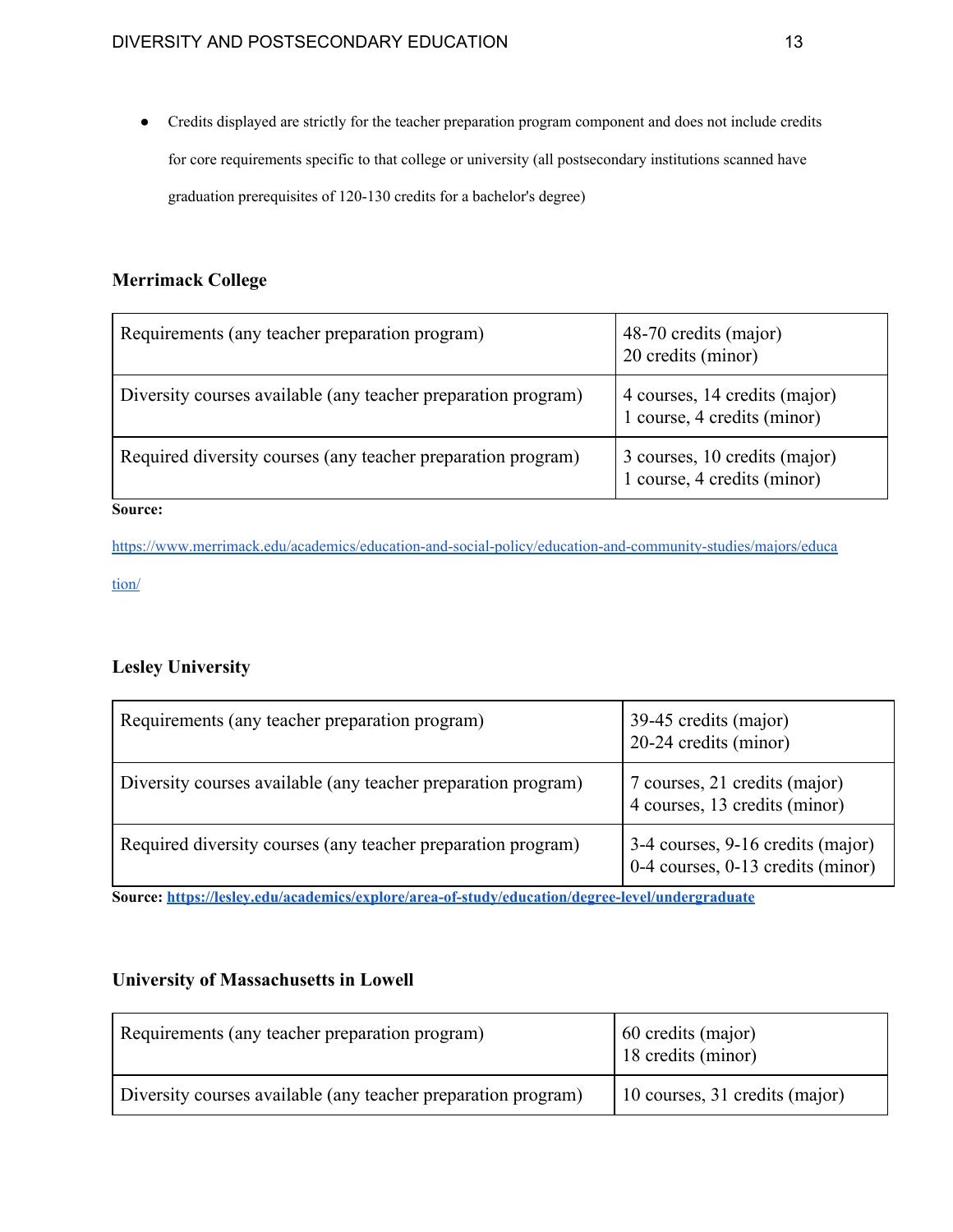|                                                              | 1 course, 3 credits (minor)                                   |
|--------------------------------------------------------------|---------------------------------------------------------------|
| Required diversity courses (any teacher preparation program) | 10 courses, 31 credits (major)<br>1 course, 3 credits (minor) |

**Source:**

<https://www.uml.edu/Catalog/Undergraduate/Education/Programs/Degree-pathways/DP-education-EMD-2017.aspx>

# **Salem State University**

| Requirements (any teacher preparation program)                | 68 credits (major)<br>21-30 credits (minor)                  |
|---------------------------------------------------------------|--------------------------------------------------------------|
| Diversity courses available (any teacher preparation program) | 3 courses, 9 credits (major)<br>3 courses, 9 credits (minor) |
| Required diversity courses (any teacher preparation program)  | 3 courses, 9 credits (major)<br>3 courses, 9 credits (minor) |

**Source:** [http://catalog.salemstate.edu/preview\\_program.php?catoid=36&poid=4145&returnto=7333](http://catalog.salemstate.edu/preview_program.php?catoid=36&poid=4145&returnto=7333)

# **Teacher preparation program content analysis summary**

The concern of enough coursework and adequate training have been raised in this report (Mader). Considering the bare minimum of some coursework covering students with language needs and/or disabilities, most of the postsecondary institutions analyzed provide this and possibly an additional course in inclusion. Nearly all of the institutions analyzed had up to seven total diversity courses available, up to four of which were required (the rest were optional and/or electives). The exception would be University of Massachusetts in Lowell (University of Lowell) which requires ten courses related to topics in diversity to be fulfilled in its fused education program including elementary education and moderate disabilities. Another concern with the credits available in most of these institutions is little to no information about populations aside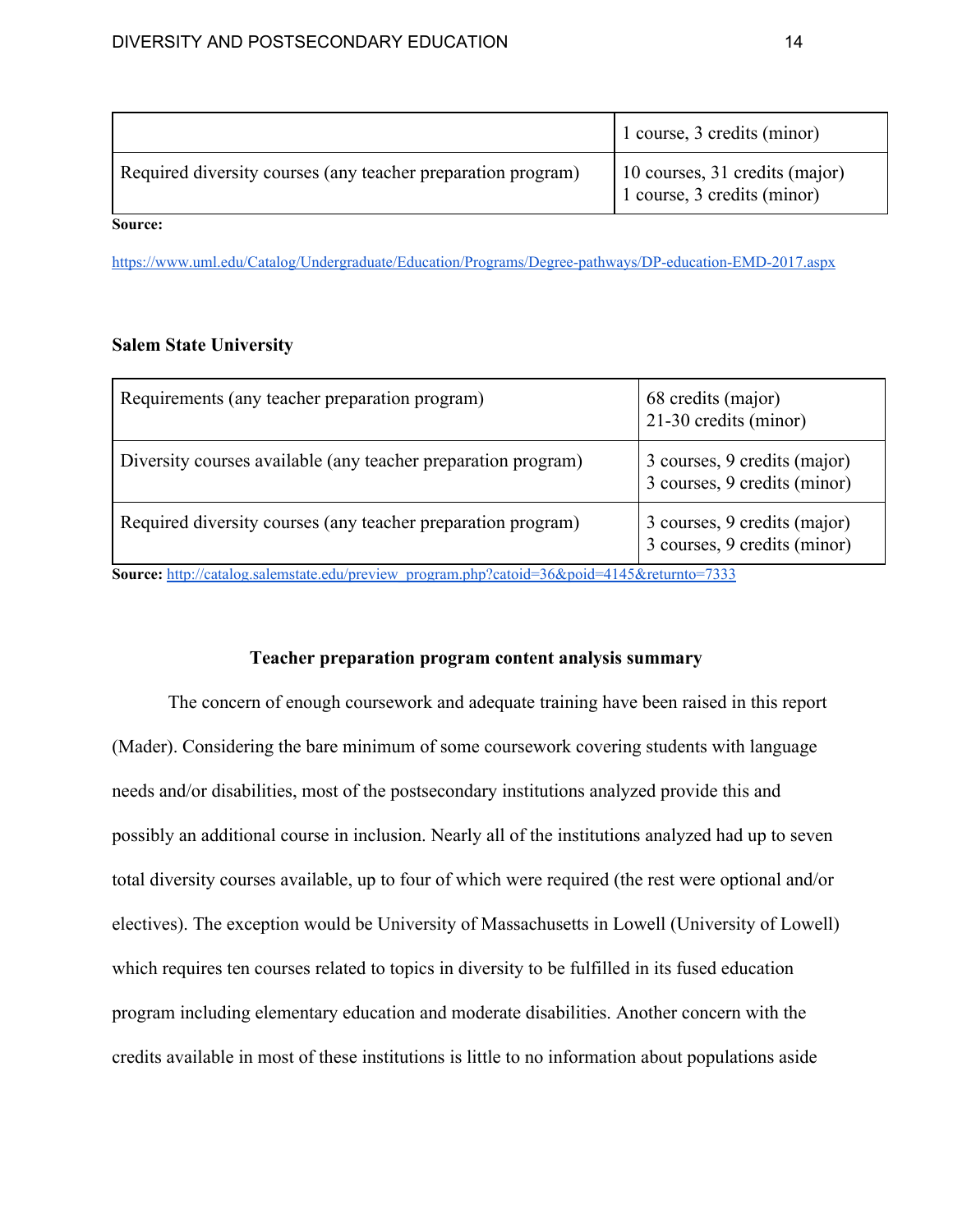those receiving special education and or language services, specifically those suffering from socioeconomic disadvantages. With most preparation programs only requiring one course in meeting the needs of ELL students as well, it's something to consider if the bare minimum in exposure is adequate in meeting the needs of this population as well. Additionally, trauma was only found as optional coursework in one of the institutions surveyed (trauma and its relevance in this research is discussed later in the report). Therefore, nearly all of the courses available in these programs are almost exclusively for examining the needs of students requiring special education services and not necessarily the needs of other student populations. These institutions are giving special education much more attention than the average U.S. college or university, but their focus on other student populations does raise concern on whether preservice teachers are being prepared to meet their needs A clearer picture of this dilemma will become more apparent with the data breakdown of each district in the next few sections of this report.

# **Identification of selected population identifiers**

The data displayed on the following pages depicts the current demographics of eight selected districts from the state of Massachusetts (Haverhill, Lawrence, Methuen, Andover, Georgetown, Boston, Salem, and Lowell). The visuals display two representations of the same data. One set of graphs (left side of each page) displays the racial demographics of each district whereas the other set of graphs (right side of the page) displays selected populations. These "selected populations are groups of students in school districts that require additional support and resources to adequately teach and care for. The five selected populations recognized in Massachusetts are "First language not English", "English Language Learner" (a student currently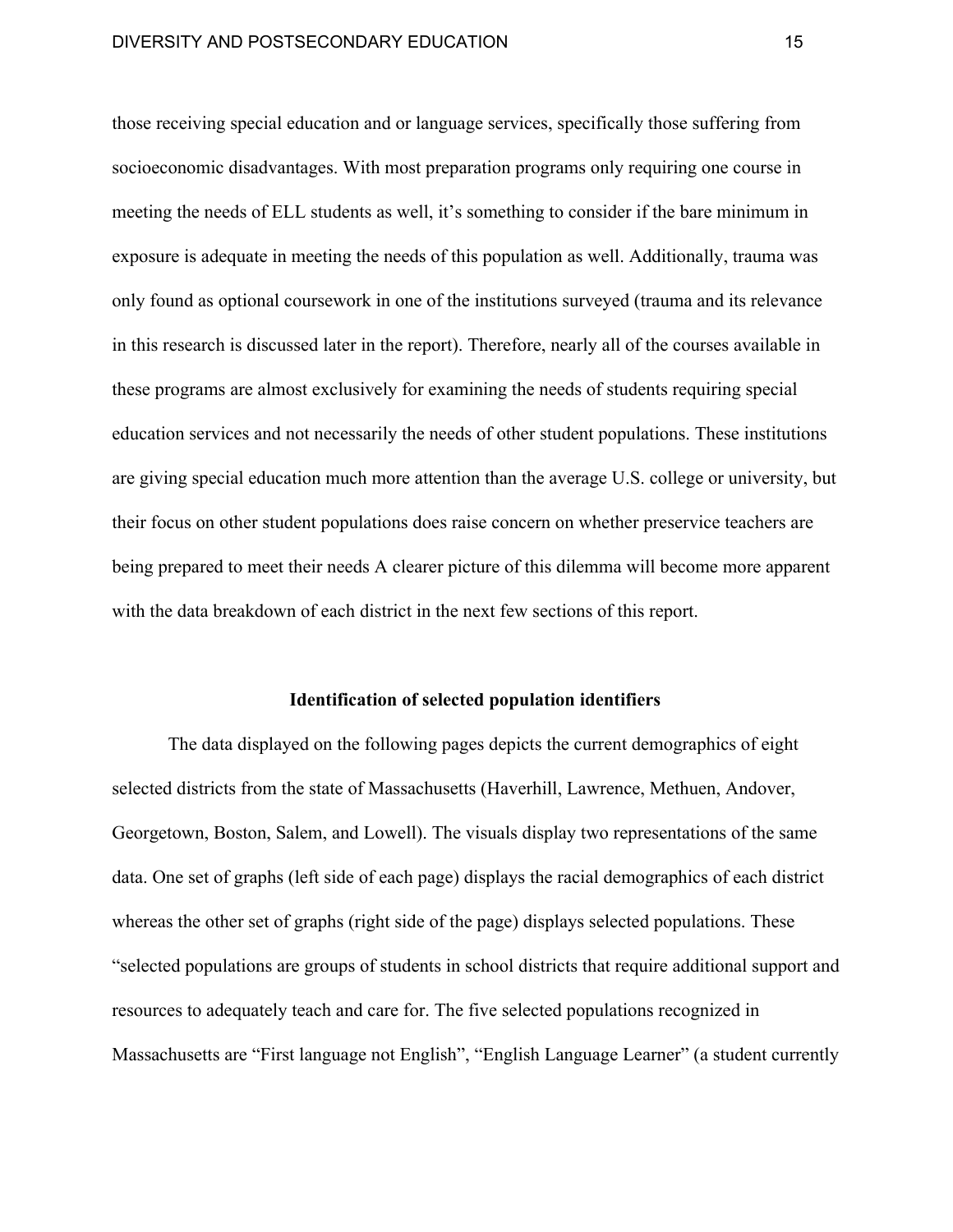enrolled in a program to learn English), "Disabilities", "socioeconomically disadvantaged", and "high needs" (any student identified as coming from a family with a low income, an ELL, a former ELL who has been out of the program for less than two years, a child diagnosed with at least one disability, or a child coming from a family of low socioeconomic status) (Selected population descriptors). Following all of these charts are two composite graphs showing running averages for all eight districts, both for race and selected populations.

#### **The diversity demographics of local school districts**

### **Haverhill**





**Source:**

**<http://profiles.doe.mass.edu/general/general.aspx?topNavID=1&leftNavId=100&orgcode=01280000&orgtypecode=5>**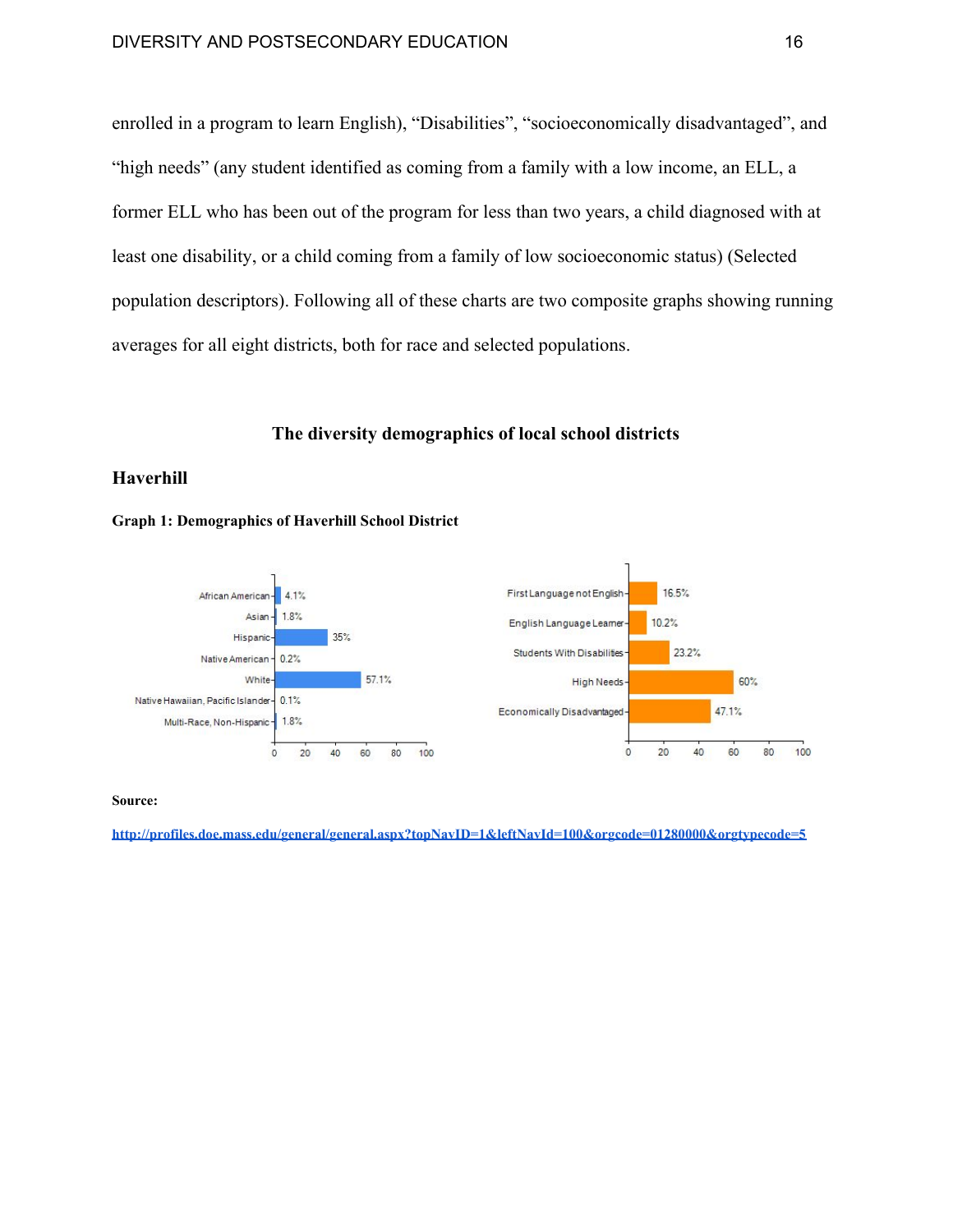# **Lawrence**

#### **Graph 2: Demographics of Lawrence School District**



#### **Source:**

**<http://profiles.doe.mass.edu/general/general.aspx?topNavID=1&leftNavId=100&orgcode=01490000&orgtypecode=5>**

### **Methuen**

# **Graph 3: Demographics of Methuen School District**



**Source:**

**<http://profiles.doe.mass.edu/general/general.aspx?topNavID=1&leftNavId=100&orgcode=01810000&orgtypecode=5>**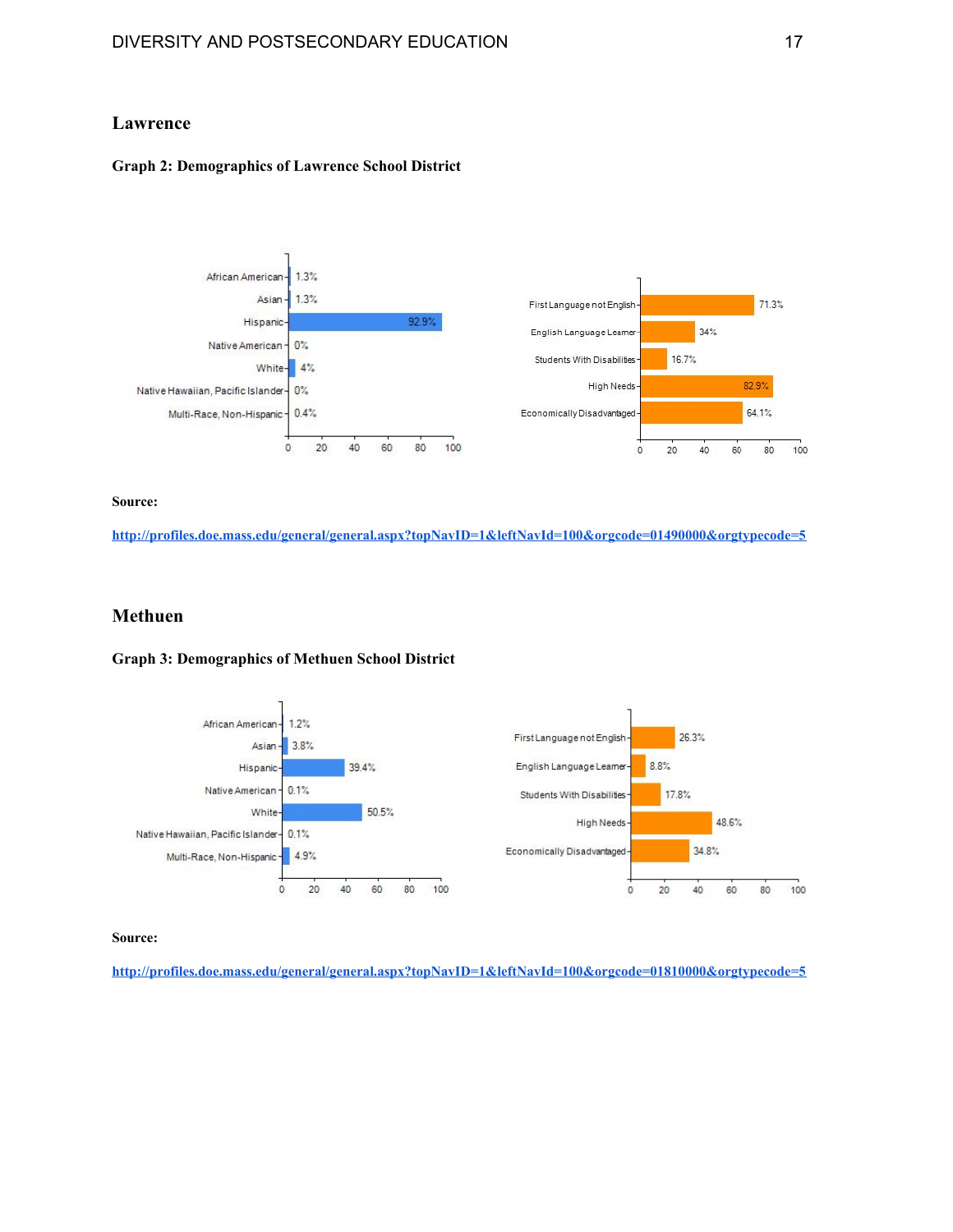# **Salem**

#### **Graph 4: Demographics of Salem School District**



#### **Source:**

**<http://profiles.doe.mass.edu/general/general.aspx?topNavID=1&leftNavId=100&orgcode=02580000&orgtypecode=5>**

# **Lowell**

#### **Graph 5: Demographics of Lowell School District**



#### **Source:**

**<http://profiles.doe.mass.edu/general/general.aspx?topNavID=1&leftNavId=100&orgcode=01600000&orgtypecode=5>**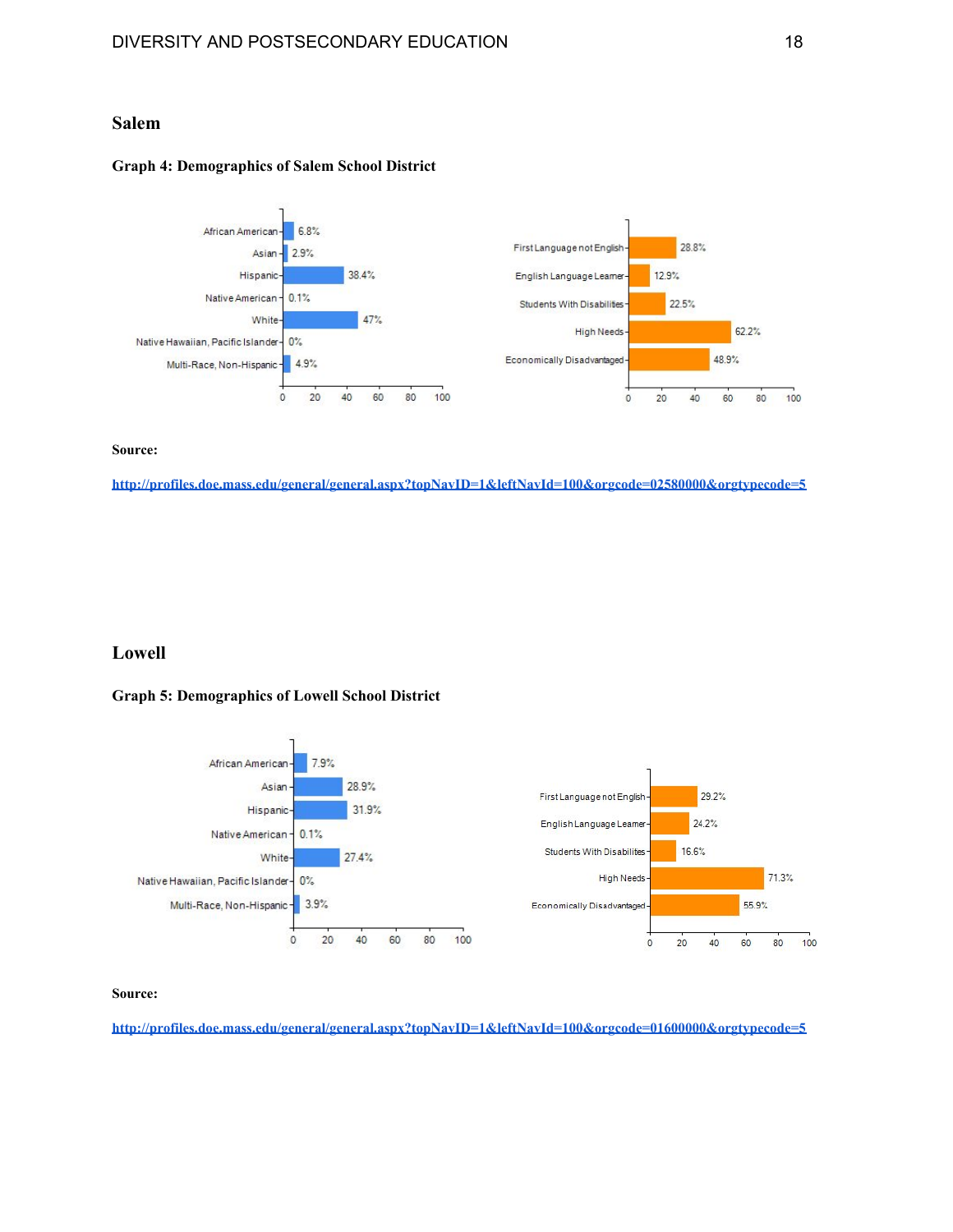### **Boston**

#### **Graph 6: Demographics of Boston School District**



#### **Source:**

**<http://profiles.doe.mass.edu/general/general.aspx?topNavID=1&leftNavId=100&orgcode=00350000&orgtypecode=5>**

#### **Andover**

#### **Graph 7: Demographics of Andover School District**



#### **Source:**

**<http://profiles.doe.mass.edu/general/general.aspx?topNavID=1&leftNavId=100&orgcode=00090000&orgtypecode=5>**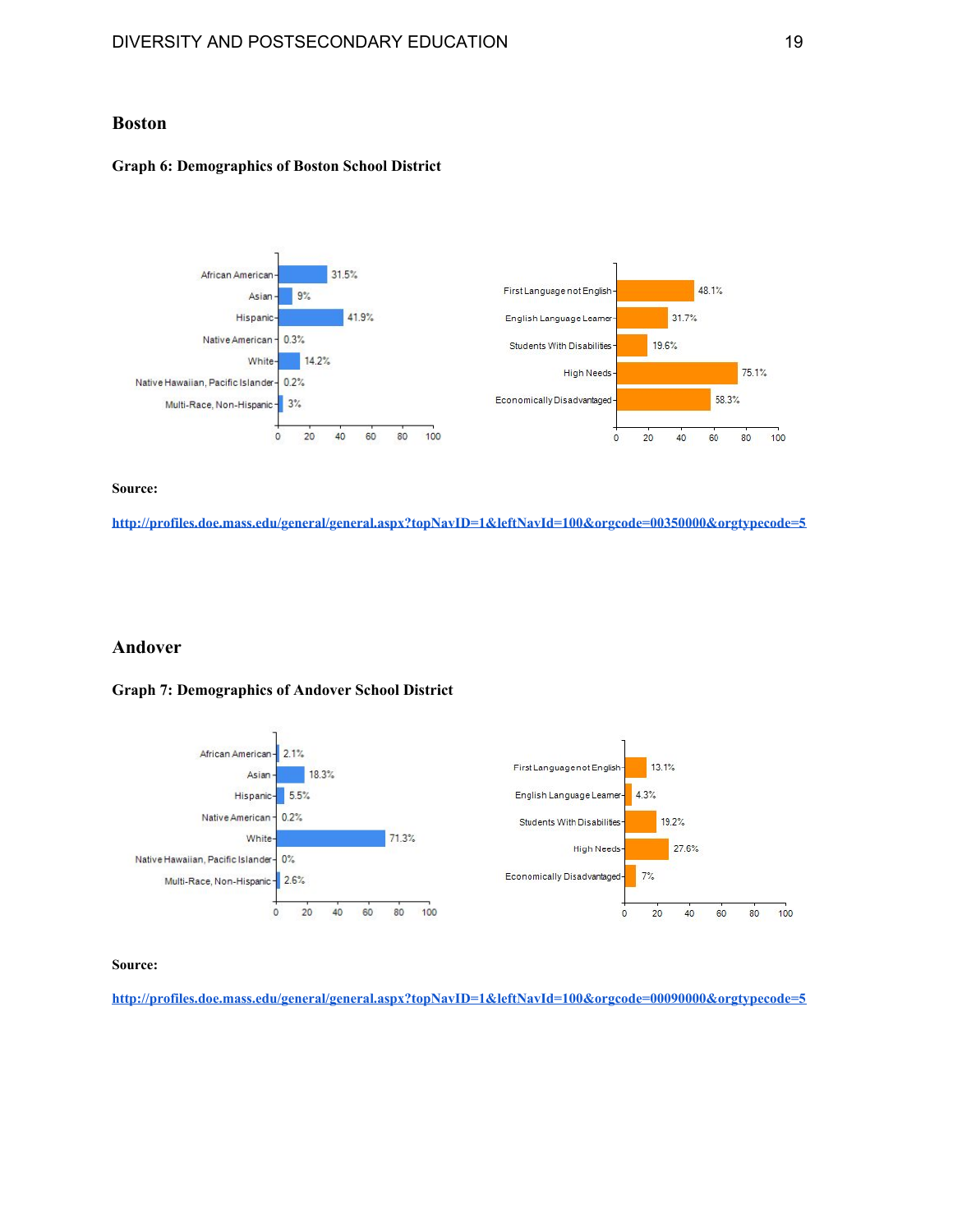# **Georgetown**

### **Graph 8: Demographics of Georgetown School District**



**Source:**

**<http://profiles.doe.mass.edu/general/general.aspx?topNavID=1&leftNavId=100&orgcode=01050000&orgtypecode=5>**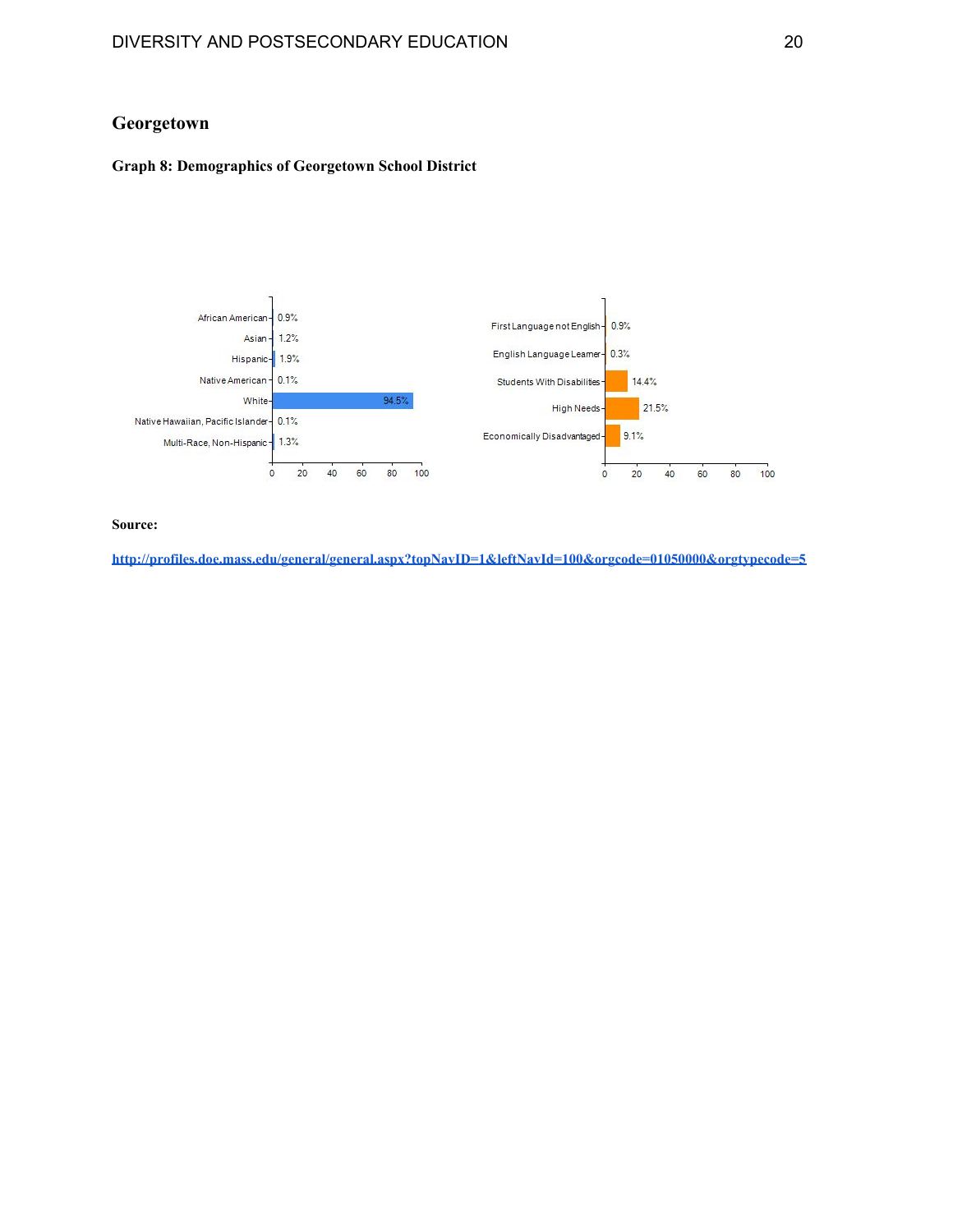# **Graph 9: Composite of all districts**

# **Sample size: Approximately 106, 300 students**

# Composite of racial demographics



### Composite of selected populations demographics

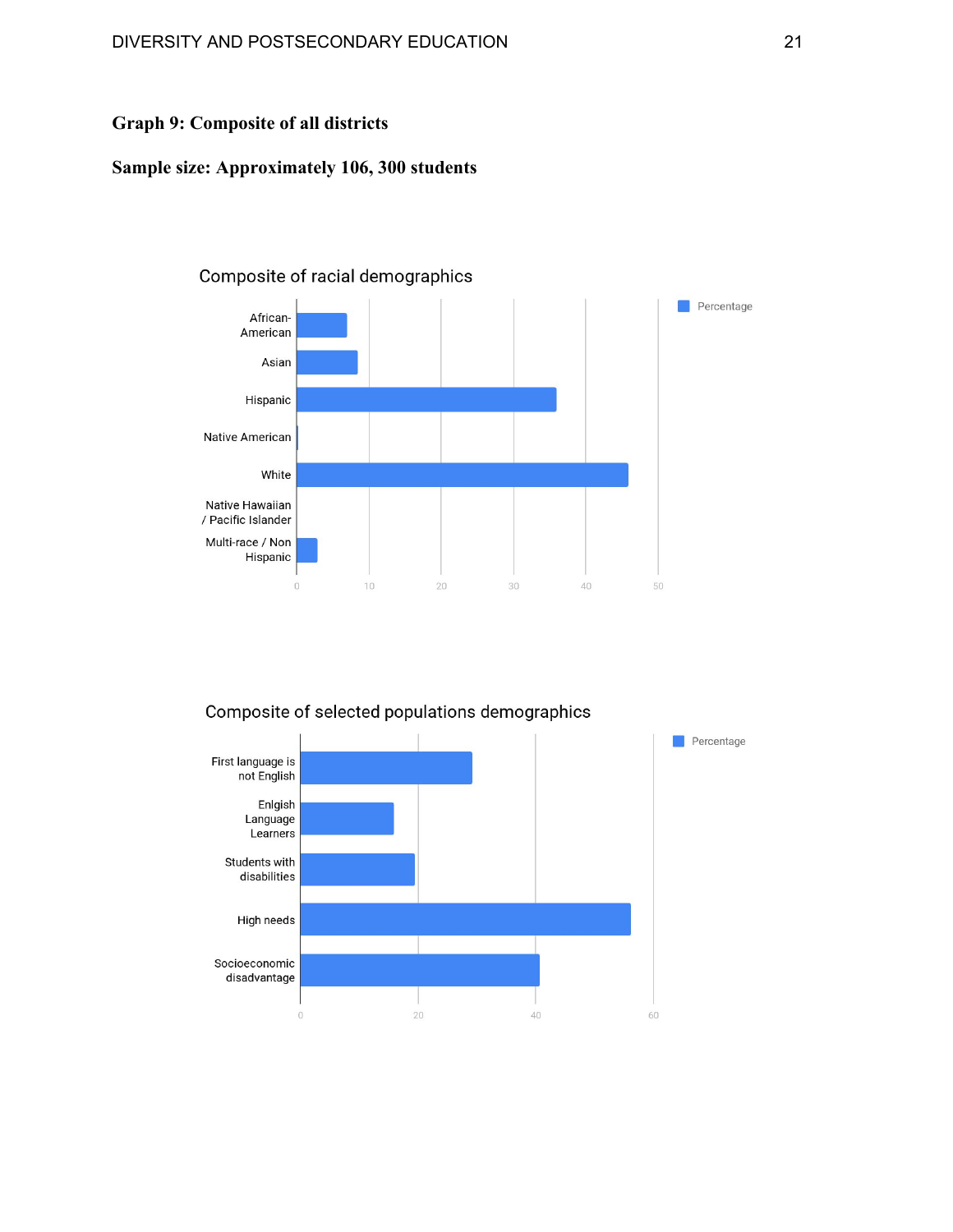# **Summary of racial and selected population demographics**

The data breakdown of both the racial and selected populations further provides insight into the misalignments with minority representation in education as well as the adequacy of teacher preparation programs in effectively address the needs of diverse populations. Overall, nearly forty percent of all student currently enrolled in the commonwealth of Massachusetts are of a racial minority, which is significant compared to its counterpart: just seven percent of educators from the 2016-2017 academic year were identified as being a racial minority (Rocheleau). Further this gap has been increasing, as student populations continue to diversify while teacher populations have not. This large discrepancy in race is a concern for teacher diversity in Massachusetts as well as addressing the achievement gaps present between white and minority student populations. The issues of diversity and minority representation also speak to stakeholders of the concern with the continuous cycle of racial minorities facing poor living conditions, inadequate education, and limited options in college or career paths. Data is now showing statistically significant findings when students have access to educators who are racially similar to them including diminished absenteeism and suspension rates (Rocheleau).

Why this matters is because it is yet another facet to diversity that needs to be addressed in teacher preparation programs; are preservice teachers being trained in teaching students from diverse racial and ethnic backgrounds? Centered on accommodating these characteristics is what is known as culturally responsive teaching, a form of pedagogy designed to target the culturally relevant ways different student populations effectively respond to (Hammond). Culture is deeply embedded into the thinking and learning processes of everyone, and considering the characteristics of any child and their background are essential to building instruction and other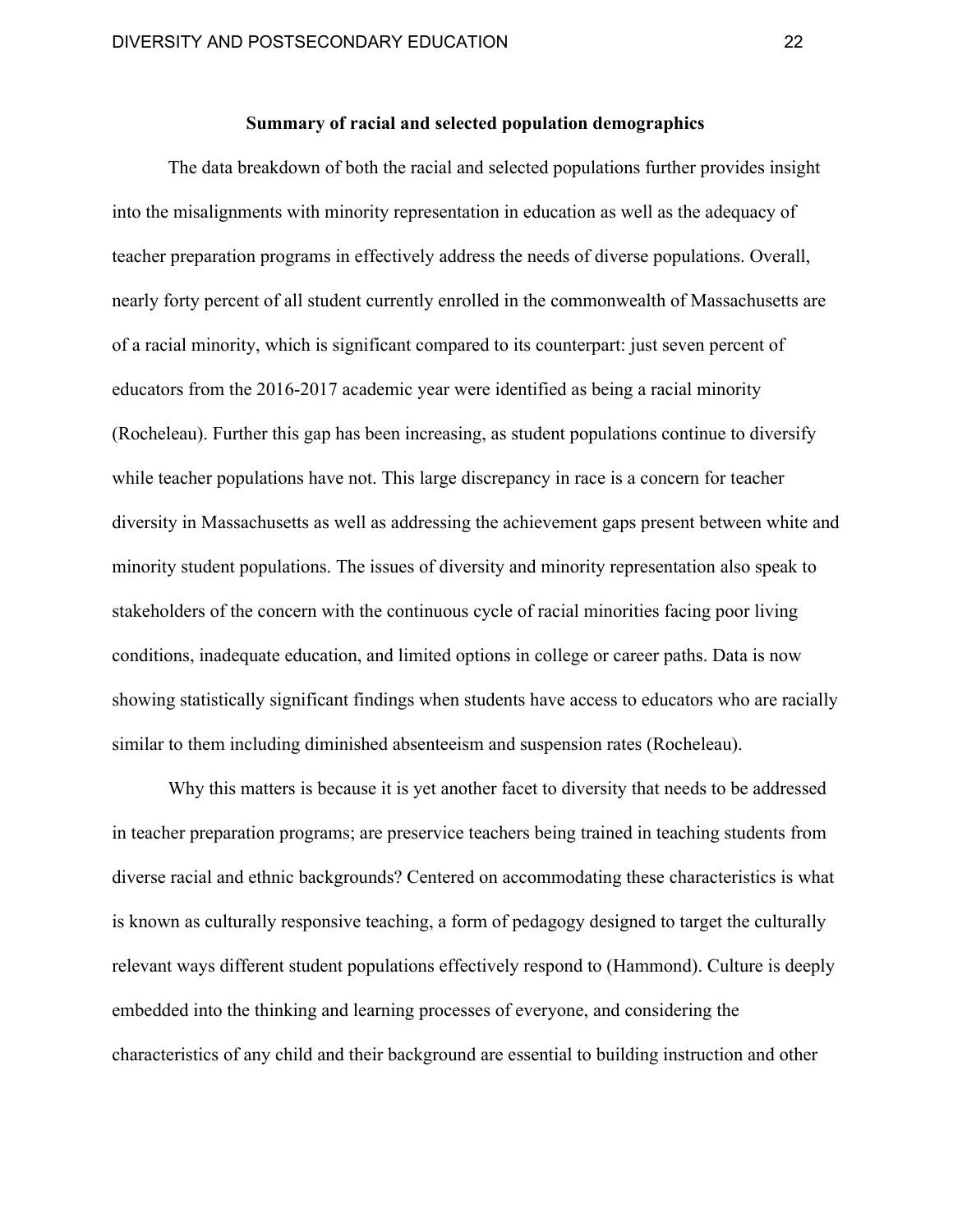aspects of the curriculum that appeal to their specific learning needs. Aspects of a child's culture to consider are whether their cultural mindset is individualist or collectivist, which would play a significant role in the teacher balancing independent and group work for assignments around content. Another aspect of Culturally responsive teaching requires the educator to become deeply knowledgeable of various populations, countering personal biases and misunderstandings of different cultures as a measure to avoid it from the teacher effectively teaching and supporting the student; stereotypes and misconceptions of various populations and their cultural backgrounds could greatly hinder an educator's ability to teach students (Hammond). The pedagogy is a vital tool to be acknowledged and practiced, and it can apply to the cultural backgrounds and needs of other selected populations including English Language Learners.

The data above also reveals the large selected populations that would require additional support in their academics and other areas. Nearly all eight districts show twenty percent or higher of all students having disabilities, ten percent or higher of all students requiring language services, forty percent or higher of all students coming with socio economic struggles, and twenty percent or higher of all students with general high needs (DESE). Further, as previously mentioned, all of these areas, in nearly every district, have seen gradual increases in all areas for the past few years (Selected population enrollment). With regard to the current diversity requirements of the local teacher preparation programs scanned and analyzed, it should come into question why there are few given the diversity of multiple school districts in the state of Massachusetts, the eight identified of which are currently responsible for teaching over 100,000 of the commonwealth's students.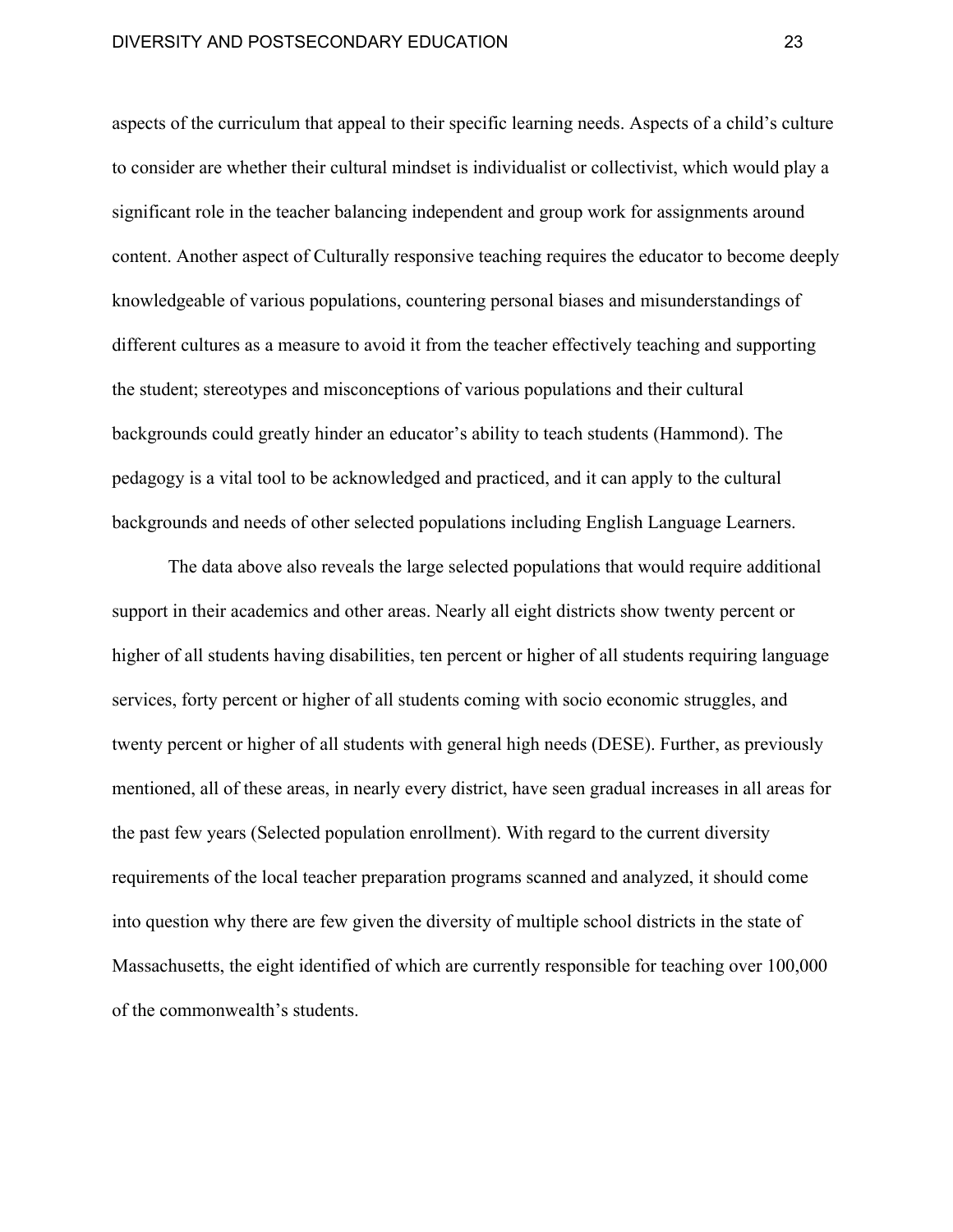# **Table 1: Changes in Selected Populations Enrollment Data**

**Source: Massachusetts Department of Elementary and Secondary Education**

[http://profiles.doe.mass.edu/state\\_report/selectedpopulations.aspx](http://profiles.doe.mass.edu/state_report/selectedpopulations.aspx)

# **Haverhill**

| Population                        | Percentage of full<br>enrollment (2015-2016) | Percentage of full<br>enrollment (2016-2017) | Percentage of full<br>enrollment (2017-2018) |
|-----------------------------------|----------------------------------------------|----------------------------------------------|----------------------------------------------|
| <b>First language not English</b> | 14.8 %                                       | $16.2\%$                                     | $16.5\%$                                     |
| <b>English Language Learner</b>   | 6.8 $%$                                      | $8.7\%$                                      | 10.2 $\%$                                    |
| <b>Students with disabilities</b> | $20.3\%$                                     | $22.8\%$                                     | $23.2\%$                                     |
| <b>High Needs</b>                 | 55.3 %                                       | 58.2 %                                       | $60.0\%$                                     |
| Socioeconomically disadvantaged   | 41.3%                                        | 45.1 $%$                                     | $47.1\%$                                     |

# **Lawrence**

| <b>Population</b>                 | Percentage of full<br>enrollment (2015-2016) | Percentage of full<br>enrollment (2016-2017) | Percentage of full<br>enrollment (2017-2018) |
|-----------------------------------|----------------------------------------------|----------------------------------------------|----------------------------------------------|
| <b>First language not English</b> | $70.4\%$                                     | $71.2\%$                                     | 71.3%                                        |
| <b>English Language Learner</b>   | 31.0 $%$                                     | $30.7 \%$                                    | 34.0 $\%$                                    |
| <b>Students with disabilities</b> | $18.2 \%$                                    | $19.4\%$                                     | $16.7\%$                                     |
| <b>High Needs</b>                 | 81.9 %                                       | $83.3\%$                                     | $82.9\%$                                     |
| Socioeconomically disadvantaged   | 63.0%                                        | 64.9%                                        | $64.1\%$                                     |

# **Methuen**

| <b>Population</b>                 | Percentage of full     | Percentage of full       | Percentage of full     |
|-----------------------------------|------------------------|--------------------------|------------------------|
|                                   | enrollment (2015-2016) | enrollment $(2016-2017)$ | enrollment (2017-2018) |
| <b>First language not English</b> | 24.6 %                 | $25.2\%$                 | $26.3\%$               |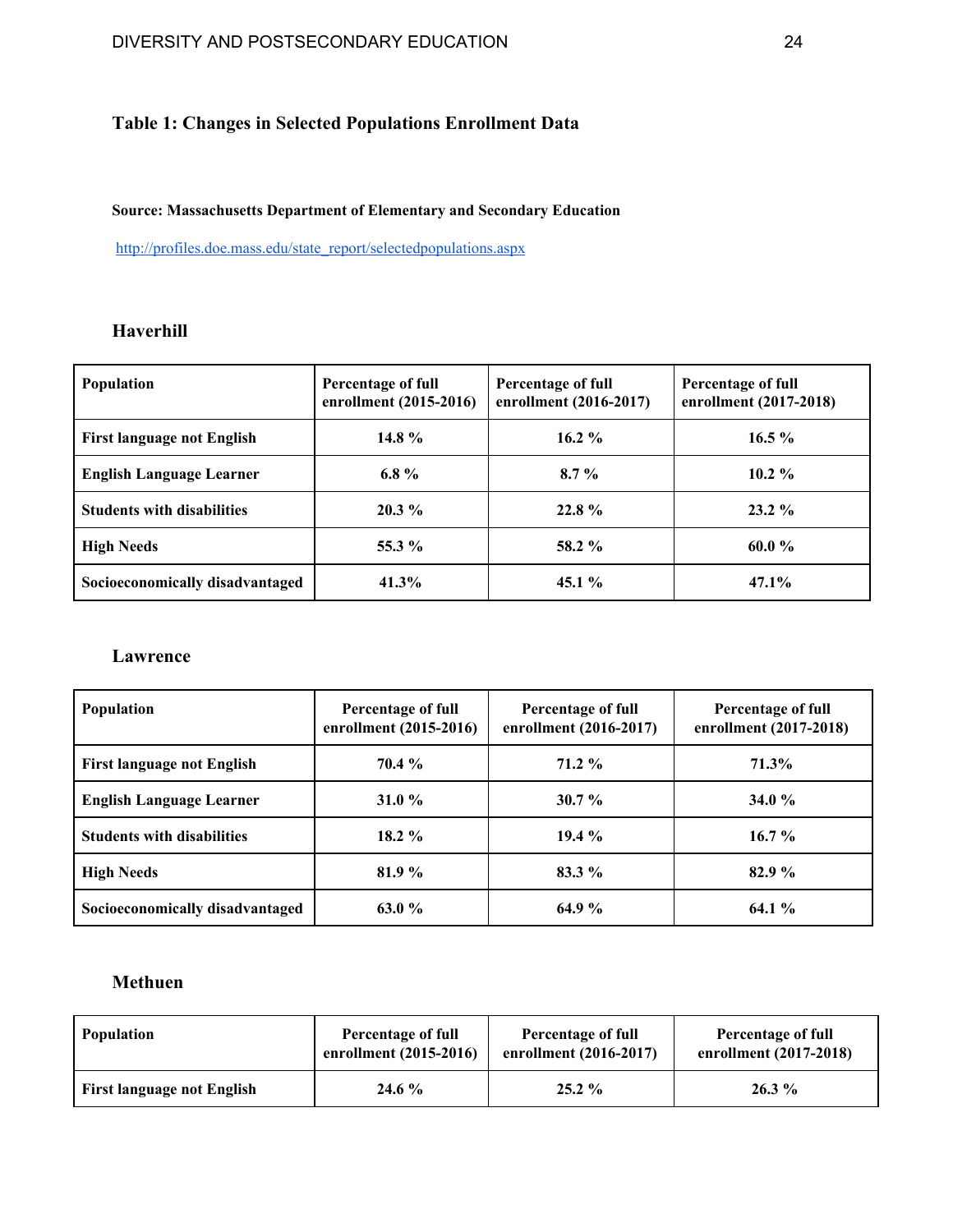| <b>English Language Learner</b>   | $8.0\%$   | $8.2\%$   | $8.8\%$   |
|-----------------------------------|-----------|-----------|-----------|
| <b>Students with disabilities</b> | 15.6 $%$  | 17.0 $%$  | 17.8 $%$  |
| <b>High Needs</b>                 | 44.8%     | 46.1 $\%$ | 48.6 $\%$ |
| Socioeconomically disadvantaged   | $30.2 \%$ | 31.8 $%$  | 34.8 $%$  |

# **Andover**

| Population                        | Percentage of full<br>enrollment (2015-2016) | Percentage of full<br>enrollment (2016-2017) | Percentage of full<br>enrollment (2017-2018) |
|-----------------------------------|----------------------------------------------|----------------------------------------------|----------------------------------------------|
| <b>First language not English</b> | $11.5\%$                                     | $12.3\%$                                     | $13.1\%$                                     |
| <b>English Language Learner</b>   | $3.1\%$                                      | $3.8\%$                                      | 4.3 $\%$                                     |
| <b>Students with disabilities</b> | 18.1 $%$                                     | 18.6 $%$                                     | $19.2\%$                                     |
| <b>High Needs</b>                 | $25.0 \%$                                    | $26.1\%$                                     | $27.6\%$                                     |
| Socioeconomically disadvantaged   | 6.3 $%$                                      | 6.3 $%$                                      | $7.0\%$                                      |

# **Georgetown**

| <b>Population</b>                 | Percentage of full<br>enrollment (2015-2016) | Percentage of full<br>enrollment (2016-2017) | Percentage of full<br>enrollment (2017-2018) |
|-----------------------------------|----------------------------------------------|----------------------------------------------|----------------------------------------------|
| <b>First language not English</b> | $0.5 \%$                                     | $0.5\%$                                      | $0.9\%$                                      |
| <b>English Language Learner</b>   | $0.2\%$                                      | $0.3\%$                                      | $0.3\%$                                      |
| <b>Students with disabilities</b> | $13.3\%$                                     | $12.2\%$                                     | 14.4 $%$                                     |
| <b>High Needs</b>                 | 19.9 $%$                                     | $19.1\%$                                     | $21.5\%$                                     |
| Socioeconomically disadvantaged   | $8.5\%$                                      | 8.8%                                         | $9.1\%$                                      |

# **Boston**

| <b>Population</b>                 | Percentage of full     | Percentage of full     | Percentage of full     |
|-----------------------------------|------------------------|------------------------|------------------------|
|                                   | enrollment (2015-2016) | enrollment (2016-2017) | enrollment (2017-2018) |
| <b>First language not English</b> | 47.8%                  | 48.2 $\%$              | 48.1 $\%$              |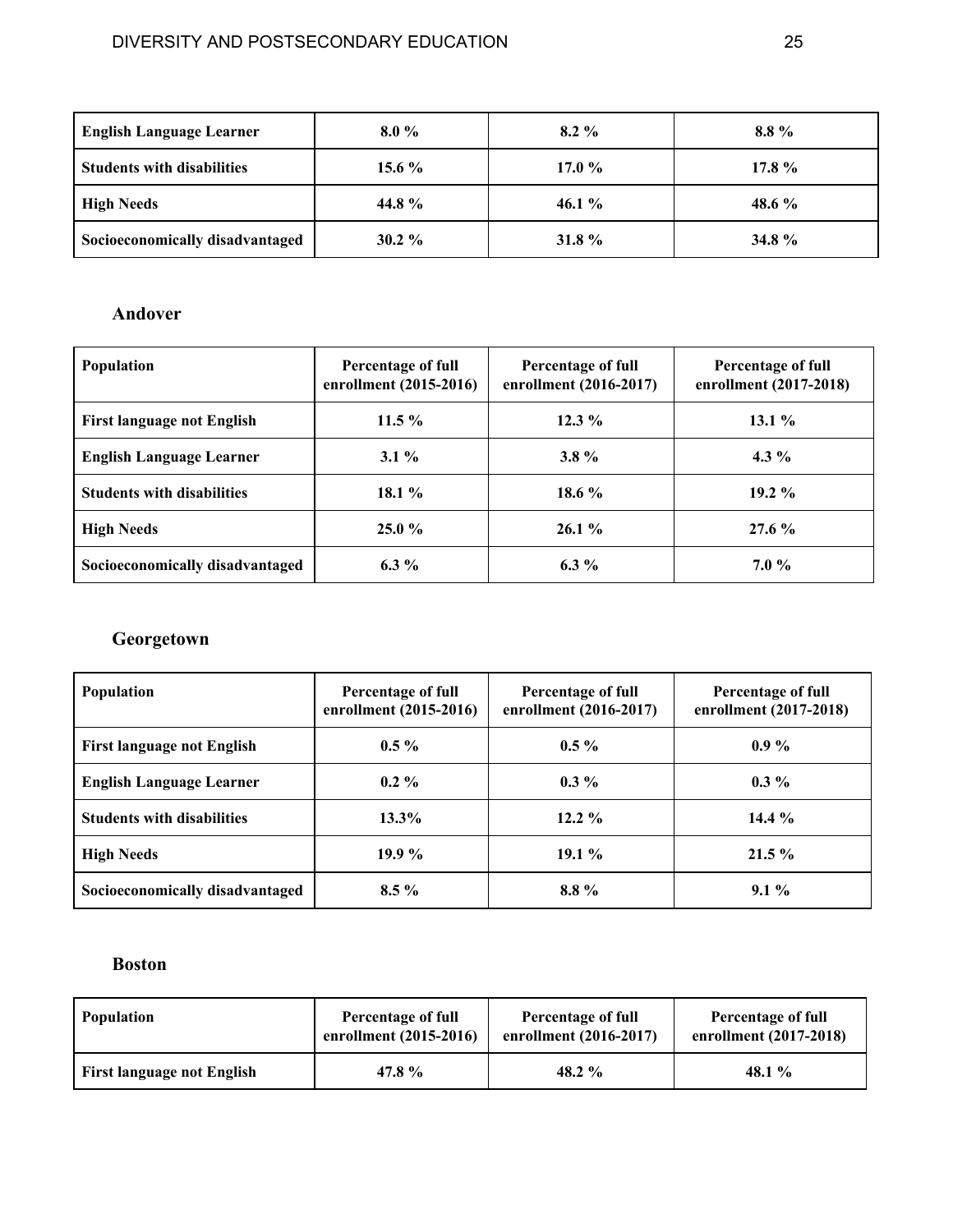| <b>English Language Learner</b>   | 30.8 $%$ | $31.2 \%$ | $31.7\%$ |
|-----------------------------------|----------|-----------|----------|
| <b>Students with disabilities</b> | 19.6 $%$ | $19.5\%$  | 19.6 $%$ |
| <b>High Needs</b>                 | $72.4\%$ | 74.4 %    | $75.1\%$ |
| Socioeconomically disadvantaged   | 49.5 $%$ | 55.5 $%$  | 58.3 %   |

# **Salem**

| <b>Population</b>                 | Percentage of full<br>enrollment (2015-2016) | Percentage of full<br>enrollment (2016-2017) | Percentage of full<br>enrollment (2017-2018) |
|-----------------------------------|----------------------------------------------|----------------------------------------------|----------------------------------------------|
| <b>First language not English</b> | $28.7\%$                                     | 27.9%                                        | 28.8%                                        |
| <b>English Language Learner</b>   | $13.7\%$                                     | $12.7\%$                                     | $12.7\%$                                     |
| <b>Students with disabilities</b> | $21.5\%$                                     | $21.5\%$                                     | $21.5\%$                                     |
| <b>High Needs</b>                 | $58.5 \%$                                    | $60.3\%$                                     | $60.3\%$                                     |
| Socioeconomically disadvantaged   | 43.6 $\%$                                    | 46.6 $%$                                     | 46.6 $%$                                     |

# **Lowell**

| Population                        | Percentage of full<br>enrollment (2015-2016) | Percentage of full<br>enrollment (2016-2017) | Percentage of full<br>enrollment (2017-2018) |
|-----------------------------------|----------------------------------------------|----------------------------------------------|----------------------------------------------|
| <b>First language not English</b> | 30.0 $\%$                                    | 30.0 $%$                                     | $29.2\%$                                     |
| <b>English Language Learner</b>   | $25.0 \%$                                    | $25.1\%$                                     | $24.2 \%$                                    |
| <b>Students with disabilities</b> | $15.5 \%$                                    | 16.1 $%$                                     | 16.6 $%$                                     |
| <b>High Needs</b>                 | $70.2 \%$                                    | <b>71.0 %</b>                                | $71.3\%$                                     |
| Socioeconomically disadvantaged   | $50.4\%$                                     | <b>54.1</b> %                                | 55.9 %                                       |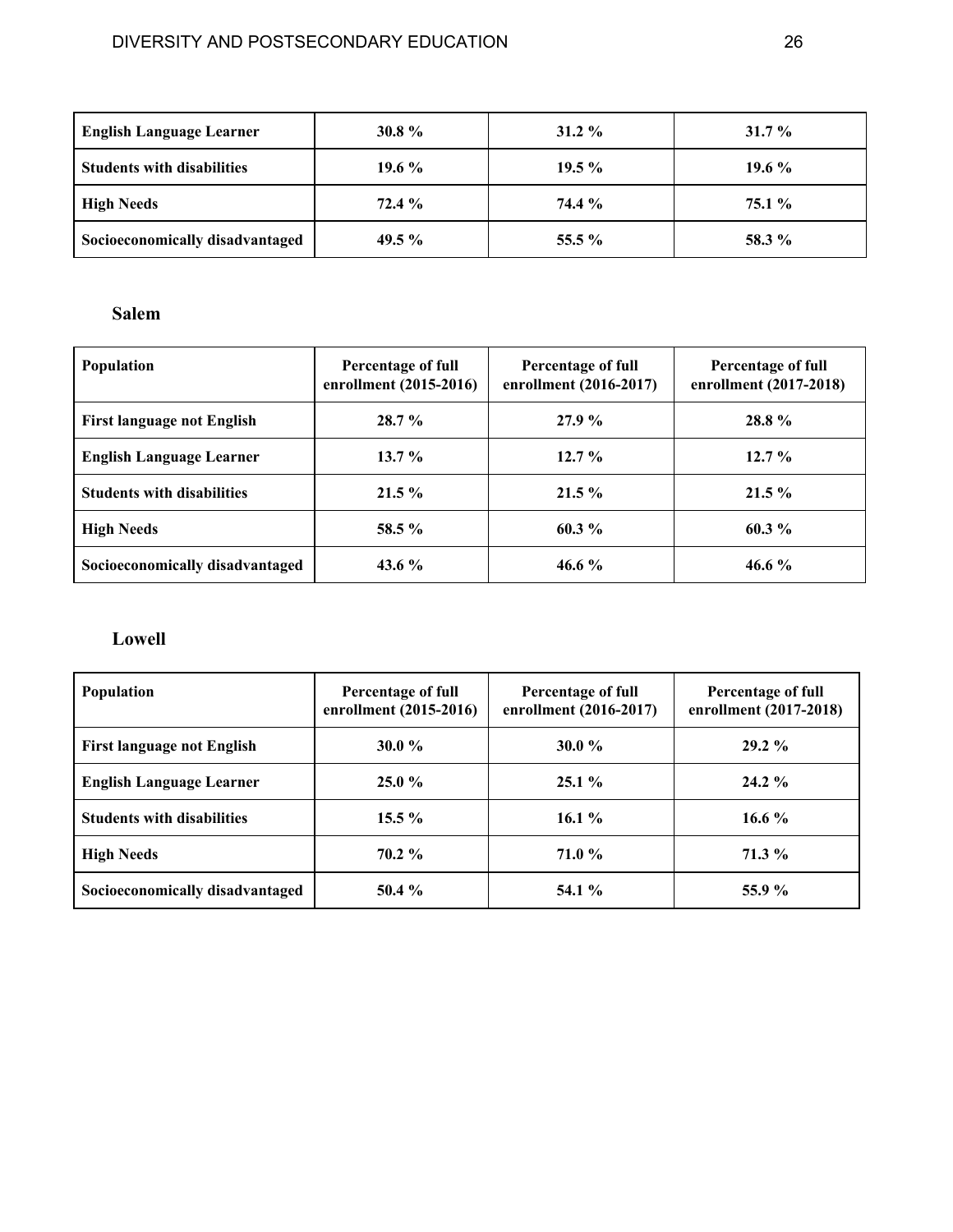# **Trauma: Another dimension and its significance in teacher preparation**

Trauma, a strong emotional response to a significantly stressful or terrifying event, can have a detrimental effect on the wellbeing of children. It goes beyond having an emotional scar on a child; trauma can even affect the development of the brain, especially in the areas of language and memory. These damages are more profound when children are victims to traumatic events at young ages, usually under five, as well as numerous exposures to significant events. When a child is experiencing a dangerous and or terrifying ordeal, anywhere from abuse to a parent with a drug addiction, their brain's development is hindered if it is constantly under pressure to react to events using a "fight or flight" response. Overtime, especially with additional traumatic events, a child's brain is dramatically altered, and as a result their ability to learned is greatly hindered. The ability to read, write, and memorize content in the classroom are all limited due to the trauma the child experienced (Flannery).

The purpose of including this in terms of the districts and populations examined relates primarily to students that either come from families identified as having socioeconomic needs or students with socioemotional needs that would classify under Massachusetts' definition of emotional impairment (Defining disability). Considering the high percentages of both of these subpopulations in all of the school systems analyzed, trauma should be examined as it has a significant impact on the student populations exposed to it. Relating to the opening remarks of the challenges students face, one of them does connect to the ongoing Opioid crisis. In Massachusetts, over one-thousand overdose-related deaths have been confirmed each year since 2014, last year reporting over fifteen hundred. This does not include several hundred other overdose attempts that did not end as casualties. The school discussed in the opening comes from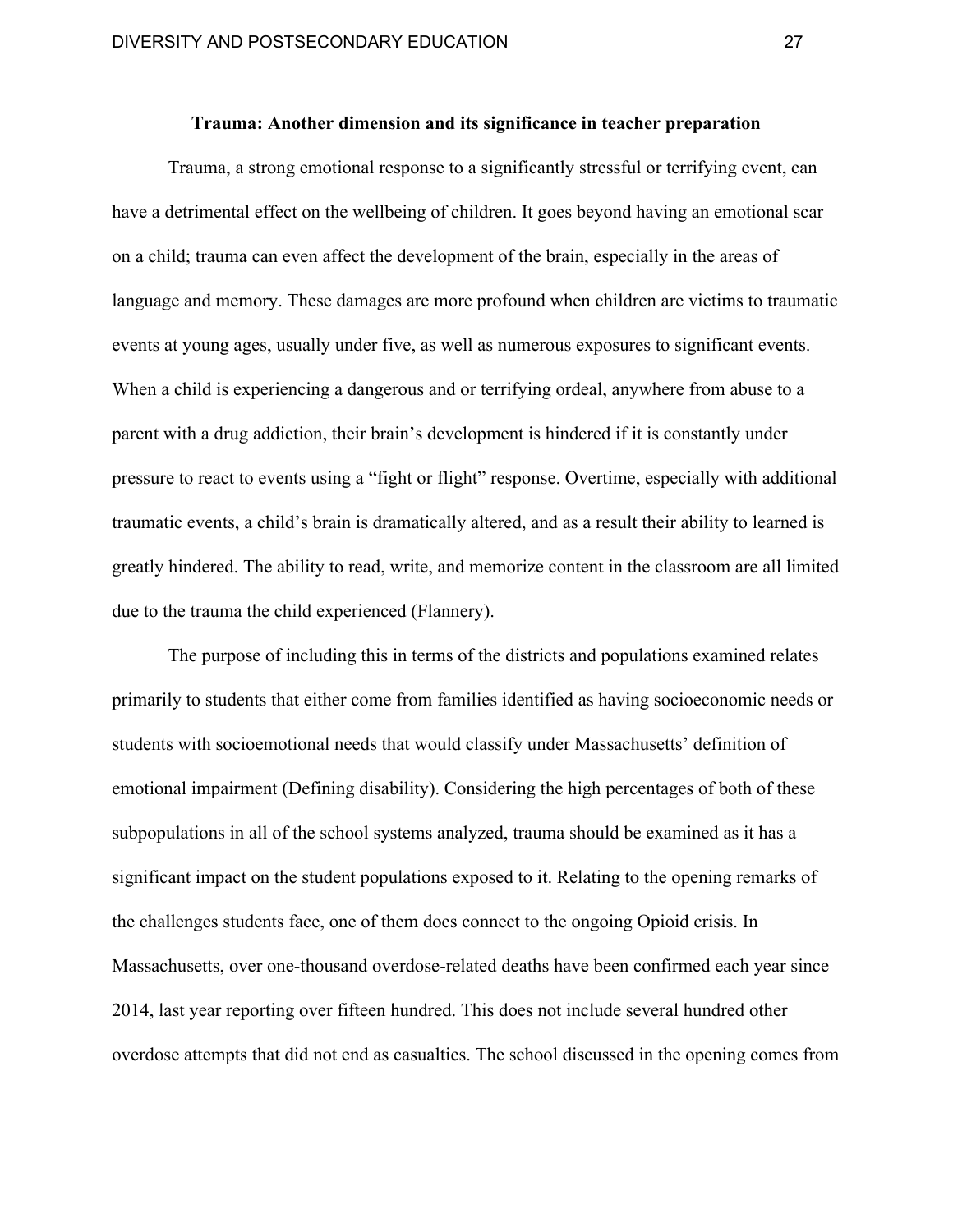### DIVERSITY AND POSTSECONDARY EDUCATION 28

a district, Haverhill, that reported nearly forty overdose-related deaths last year alone, an increase from several years prior. Boston, another district analyzed in this study, reported nearly two-hundred drug-related deaths last year, an increase of nearly forty additional cases from the previous year. Additionally, dozens of other districts across Massachusetts are seeing increases in deaths over the past several years (Opioids). These populations are hitting young and middle-aged adults the most, and the results are tragic for the children witnessing them.

The crisis of drug addiction is but one outlet of trauma student populations may be exposed to. Another source of trauma can be poverty, and overtime the continuity of it in a child's life can have dramatic effects on them. The impact trauma can have on children can affect attributes such as attention and impulse control (Collins). The impact of trauma extends beyond purely academics and negatively affects any child in several other ways. A traumatic event can lead to additional characteristics and challenges including poor self-regulation, frequent negativity, hypervigilance, difficulties in forming relationships with others, and challenges in executive functioning. The ways in which these symptoms can manifest in the classroom can lead to negative interactions with peers and staff, low self-esteem, inability to relax in learning environment, and difficulties with memory of content and planning of assignments and other tasks (Miller). Further, a specific type of trauma, complex trauma, is the culmination of exposure to multiple traumatic events and or a chronic vulnerability to traumatic events over a long period of time and it can impact children in many other ways. Complex trauma can hurts one's self worth, affect the development of the brain and nervous system, impact the ability to regulate emotions, leave one vulnerable to many triggers, and can delay or halt cognitive skills including reasoning and problem solving (Effects of trauma).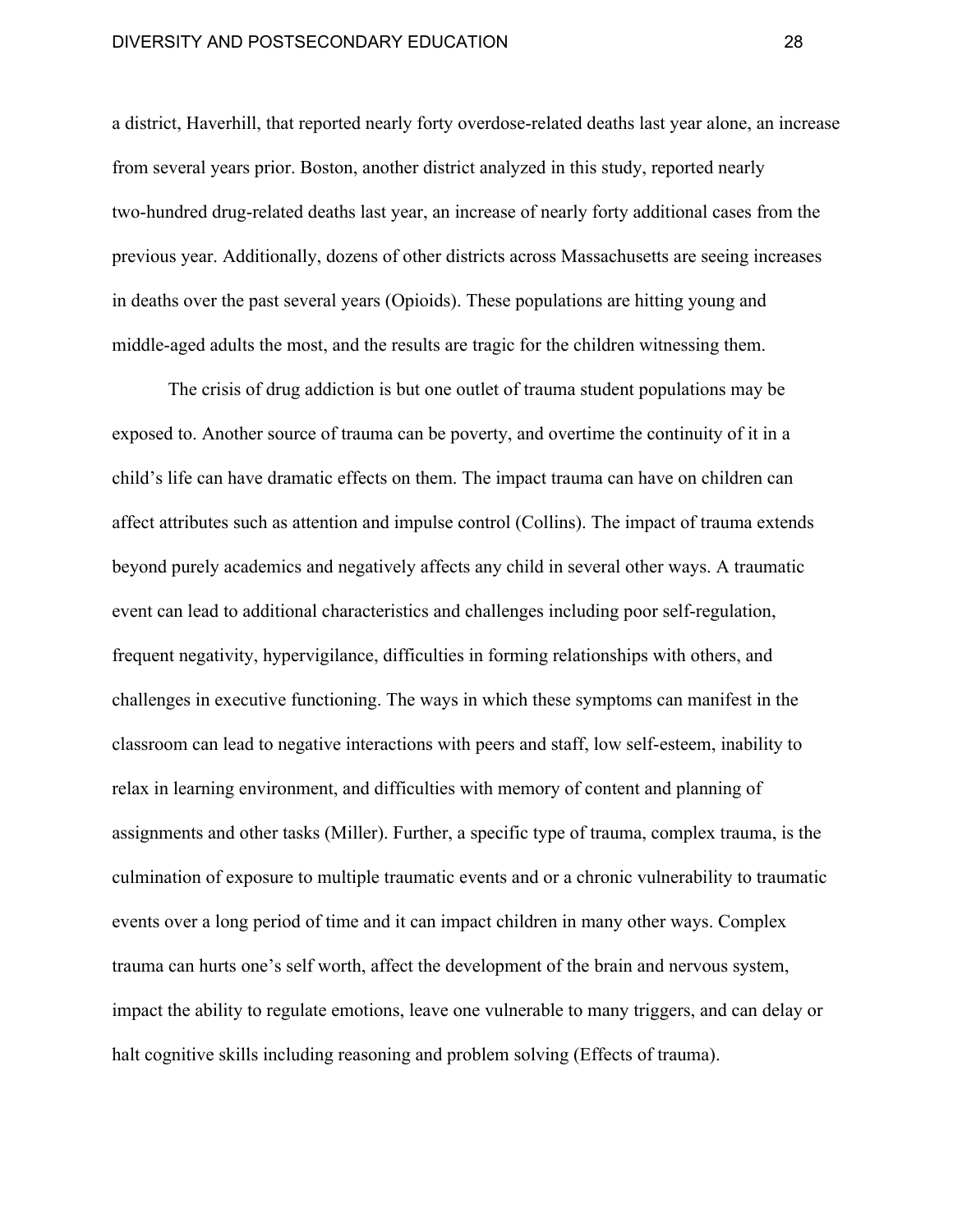Trauma may be covered in basic psychology courses which are typically core requirements for many undergraduate programs, including all of the ones analyzed. However, thinking specifically of the impact it can have on behavior or learning may not be covered in a required course. In fact, every institute analyzed, with the exception of one, does not any have any courses covering trauma. The exception is Lesley University, which offers a four-course program all centered on trauma as an optional program. Aside this, none of the institutions analyzed have programs or courses covering trauma within the context of the classroom. The real concern with this is if teachers are receiving any training or information through their programs in handling students with difficult backgrounds or histories and be able to help them function in the classroom. The only local institution to have any courses focusing on this specific area is leslie University, and it's not even available to undergraduate education majors. Overall, preservice educators are receiving little to no exposure to trauma and its role in education within local teacher preparation programs. Considering the ties between the student populations and trauma and the impact trauma can have on the ability for a child to grow and learn, it is concerning to see only one of the four institutes analyzed have any coursework or training that is designed to prepare new educators for handling this when it manifests in the classroom.

#### **The disconnect between Inclusion and Diversity Education:**

#### **Comparative analysis summary of teacher preparation programs and diverse populations**

The previous pages are compiled of various data including both the student population demographics of eight different school districts in Northeastern Massachusetts as well as the basic requirements of teacher preparation programs of four institutes located within close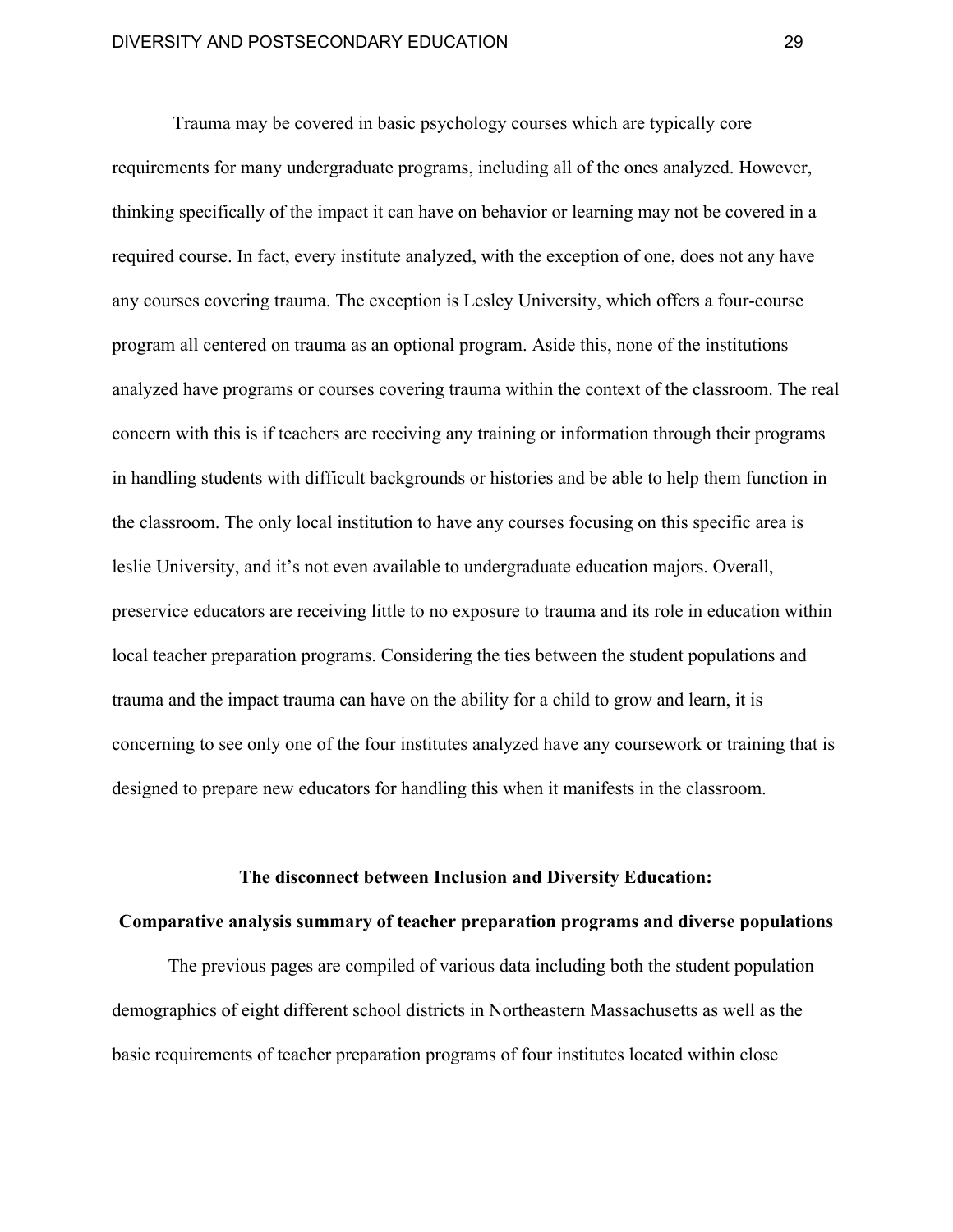proximity of many of said districts. Additional information includes the demographics of multiple districts within proximity of all these post secondary institutes. Comparing the two in quality and scope, there's a mismatch between the required diversity course load and training and the diverse populations in several districts within this area of Massachusetts. Most institutions in this part of the Commonwealth offer four required courses at most and only covering a few of the many diverse populations aforementioned as well as exposure to culturally responsive teaching, whereas several districts are witnessing increasing rates of several diverse populations in nearly every category as well as diverse racial and ethnic populations faced with teacher pools containing very little diversity at all.

#### **Retention rates in the districts of this study**

### **Table 2**

| <b>School district</b> | <b>Retention rate (2014)</b> | <b>Retention rate (2015)</b> |
|------------------------|------------------------------|------------------------------|
| Haverhill              | 90.1%                        | 87.8%                        |
| Lawrence               | 73.7 %                       | 72.3 %                       |
| Methuen                | 93.3 %                       | 90.4 %                       |
| Andover                | 91.6%                        | 89.0%                        |
| Georgetown             | 83.9%                        | 85.7%                        |
| <b>Boston</b>          | 80.5 %                       | 78.1 %                       |
| <b>Salem</b>           | 86.1 %                       | 77.5 %                       |
| Lowell                 | 90.8%                        | 91.4 %                       |
| <b>State average</b>   | 87.6 %                       | 86.8%                        |

**Source: [http://profiles.doe.mass.edu/state\\_report/staffingRetentionRates.aspx](http://profiles.doe.mass.edu/state_report/staffingRetentionRates.aspx)**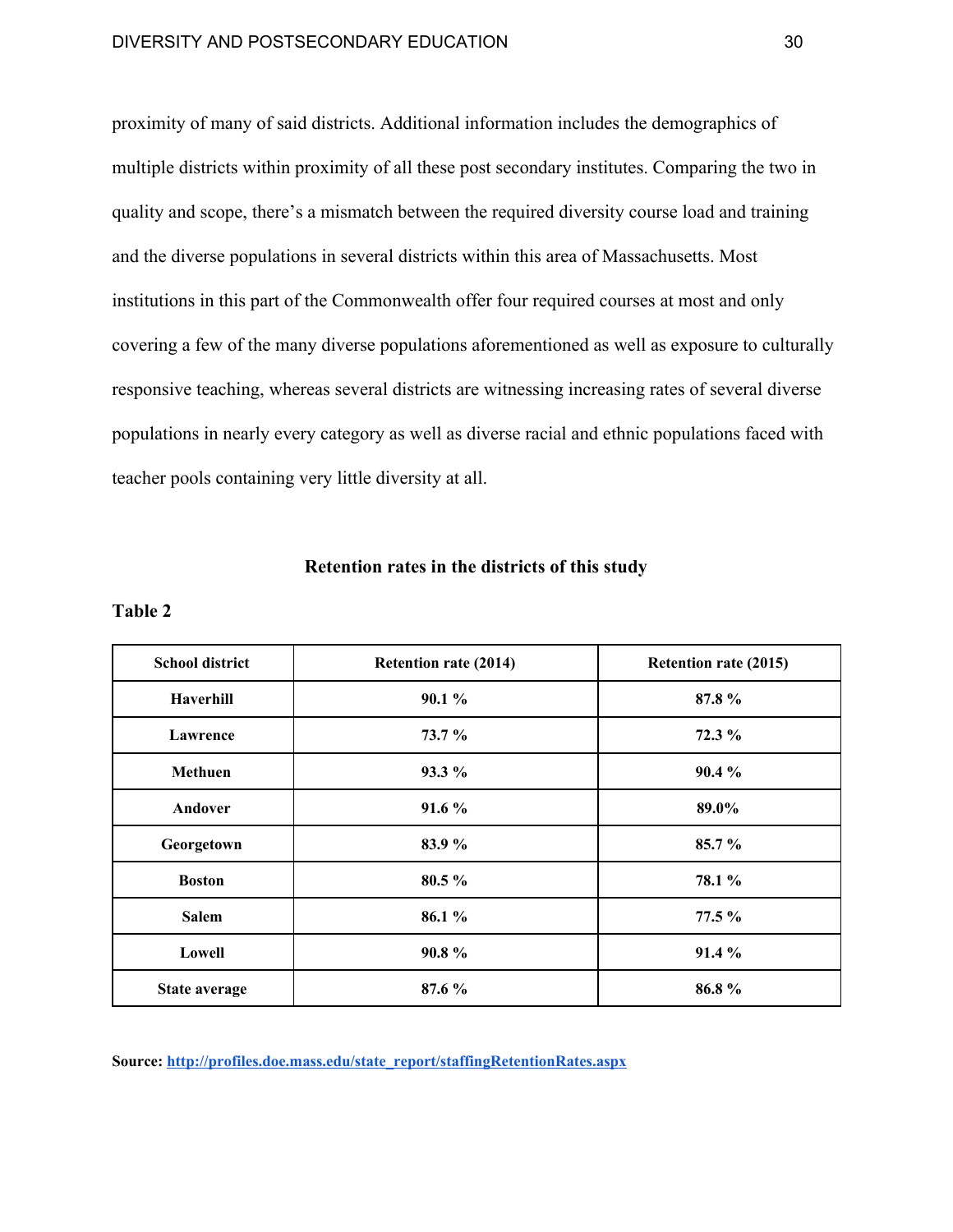Excluding charter schools, a few of the above districts have some the lowest retention rates of public school systems in the state of Massachusetts, specifically Lawrence, Boston, and Salem. Even for others with relatively higher retention rates, such as Haverhill, Methuen, and Andover, their rates have been dropping up to a few percentage points each year. Georgetown is only experiencing a rise after several years of decline, and Lowell has had no consistency in its retention; this district's retention rates have been rising and falling several percentage points since data started being collected in 2009 (Retention rates). Overall, these numbers are significant and go beyond other reasons for resignation such as personal and health reasons; these districts are losing hundreds of teachers and the gaps aren't necessarily being refilled with new ones, as their overall retention rates continue to drop.

### **Discussion: The challenges now facing new educators**

Preservice teachers in the Commonwealth of Massachusetts have a variety of challenges facing them in their ability to adequately meet the needs of diverse populations. Several local teacher preparation programs have limited requirements in diversity training and coursework. An increasing racial gap between teacher and student populations in schools will further challenge the implementation of culturally responsive teaching and the need to correct the achievement gap. Almost no local teacher preparation programs provide access to coursework on trauma and its impact on learning on function. In several districts across multiple counties in this area of Massachusetts, most are seeing across-the-board increases in selected populations including students with disabilities, English language Learners, and the socioeconomically disadvantaged.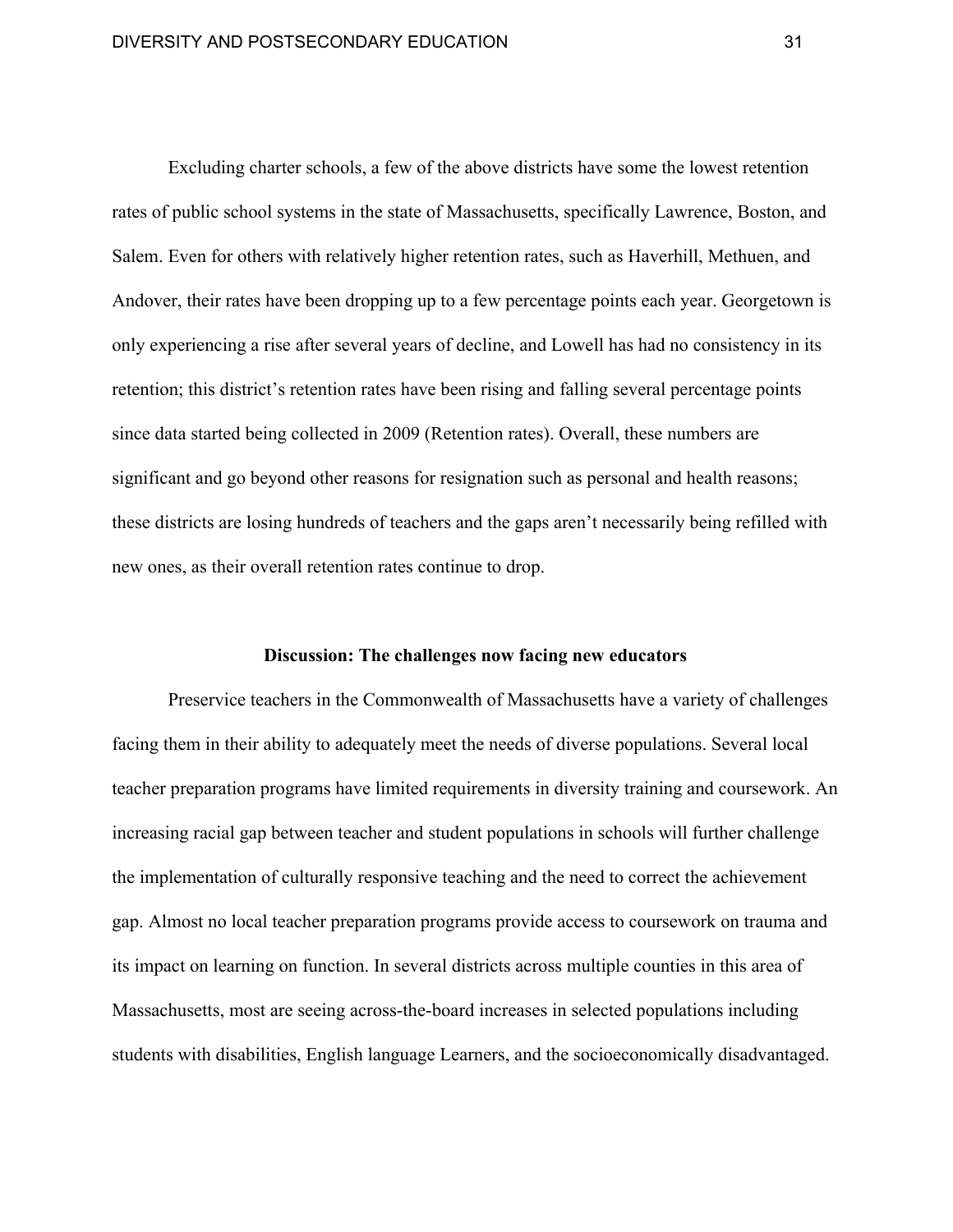The additional population of children that have suffered trauma add yet another layer of complexity to the roles of new educators.

All of this should be great cause for concern, especially with accountability; with these great challenges facing new educators in Massachusetts, who is responsible for building teacher preparation programs the way they are, and why haven't they undergone adjustments to match the changes many districts are now experiencing with their student populations? It's no wonder why some teachers become physically sick from the stress of their work, why some cry themselves dry after school, and why others are leaving the field completely. If we care about future generations, and the educators that will be responsible for helping them learn and grow, then what steps can be taken to better support them?

### **Conclusion: A call for action**

The local teacher preparation programs now available for preservice teachers entering the field are as effective as we allow them to be. As the districts around said institutions continue to diversify, it will become imperative that we take the steps necessary to adjust our programs accordingly to meet the needs of the populations teachers will be responsible for in our classrooms. It is one thing to be inclusive of all different kinds of students; it is another to be adequately prepared in shaping the curriculum, instruction, and the learning environment to meet the emotional and developmental needs of them. This field should not be overwhelming and stressful, but challenging and rewarding. Despite the great diversity of school populations throughout many districts in Northeastern Massachusetts that are constantly experiencing change, these students can be a true pleasure to work with. Regardless of the services or supports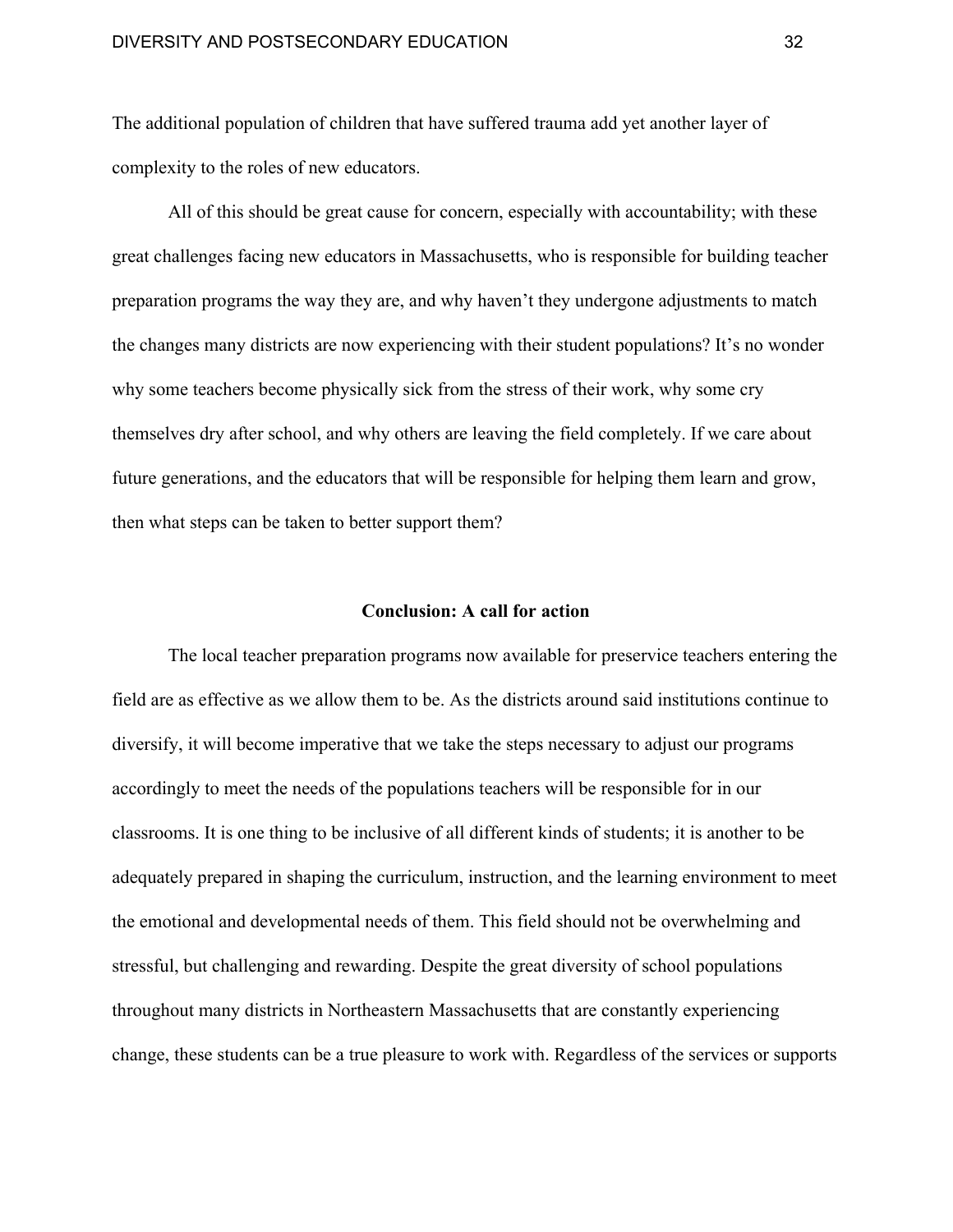they need, many of these students bring us great joy; they are the reason many of us wished to enter the field and have a positive impact on them.

Therefore, the time is now to reach out to program supervisors and directors and work with them to provide all educators adequate and diverse training and coursework suitable to teach and support the children future educators will all be responsible for. Actions need to be taken to adjust and expand the requirements for teacher preparation programs accordingly to better prepare new educators for whatever part of the field they intend on entering so that what impact they have is nothing short of extraordinary. These children are our future, and they deserve nothing less than the best educators can offer.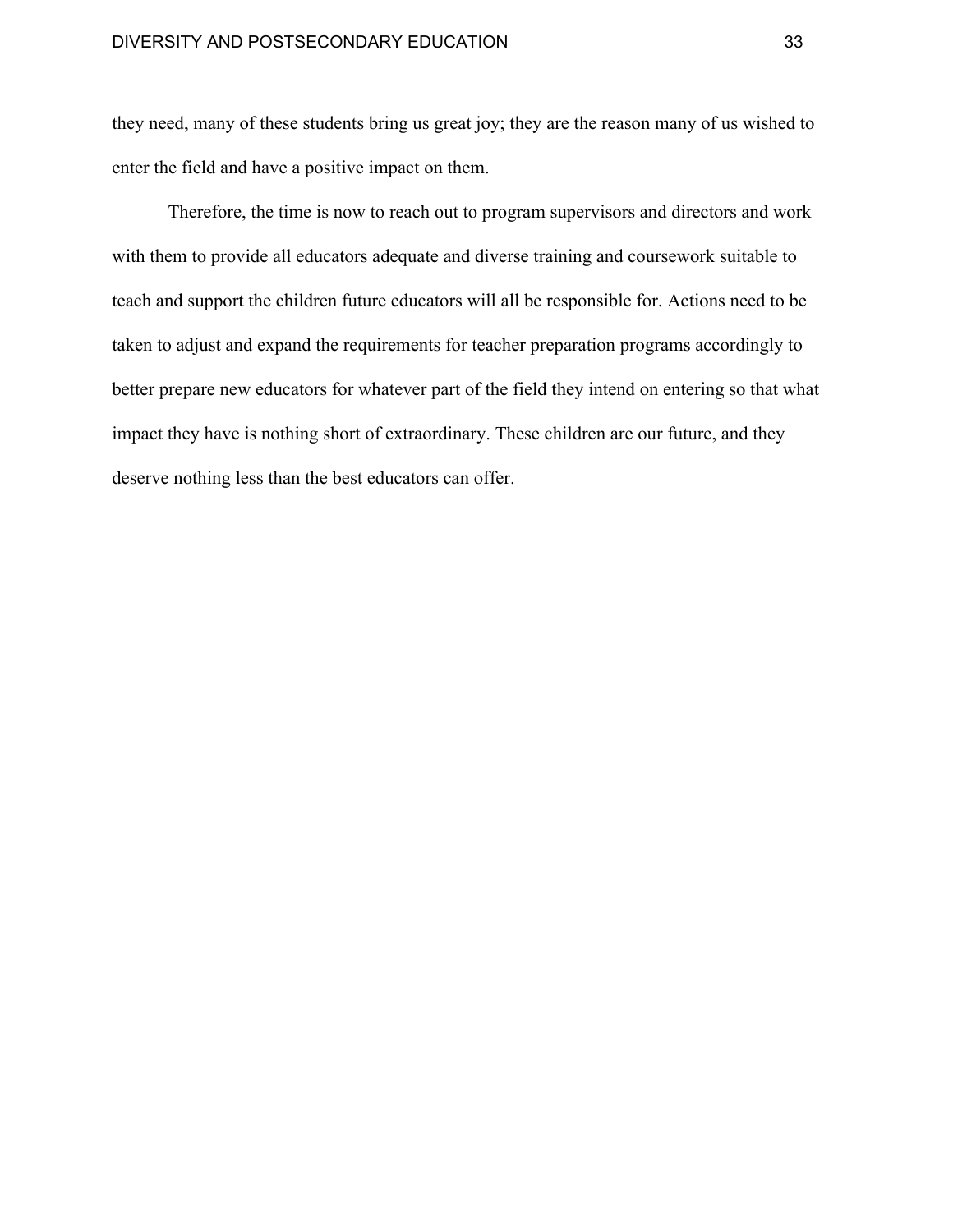## References

Collins, C. (2015) For Kids, Living In Poverty Is Living With Chronic Trauma, Experts Say, *KERA News*. Retrieved from:

<http://keranews.org/post/kids-living-poverty-living-chronic-trauma-experts-say>

- Defining disability (2018), Disability definitions and related links, *Massachusetts Department of Elementary and Secondary Education*. Retrieved from: <http://www.doe.mass.edu/sped/definitions.html>
- DESE (2018) Department of Elementary and Secondary Education. Retrieved from: <http://profiles.doe.mass.edu/>
- Effects of trauma (2018) Complex Trauma, *The National Child Traumatic Stress Network*. Retrieved from: <https://www.nctsn.org/what-is-child-trauma/complex-trauma/effects>
- Flannery, M., E. (May, 0216) How Trauma is Changing Children's Brains, *National Education Association*. Retrieved from:<http://neatoday.org/2016/05/17/trauma-and-children/>
- Forman, K., Arthur-Kelly, M. (2017). *Inclusion in action*, South Melbourne, AU: Cengage Learning. Retrieved from:

[https://books.google.com/books?hl=en&lr=&id=r3dLDwAAQBAJ&oi=fnd&pg=PA1&dq=inclu](https://books.google.com/books?hl=en&lr=&id=r3dLDwAAQBAJ&oi=fnd&pg=PA1&dq=inclusion+in+education&ots=OF52B73WGB&sig=RMGQrcqVijEmGuXhlKxbyxBta1s#v=onepage&q=inclusion%20in%20education&f=false) [sion+in+education&ots=OF52B73WGB&sig=RMGQrcqVijEmGuXhlKxbyxBta1s#v=onepage](https://books.google.com/books?hl=en&lr=&id=r3dLDwAAQBAJ&oi=fnd&pg=PA1&dq=inclusion+in+education&ots=OF52B73WGB&sig=RMGQrcqVijEmGuXhlKxbyxBta1s#v=onepage&q=inclusion%20in%20education&f=false) [&q=inclusion%20in%20education&f=false](https://books.google.com/books?hl=en&lr=&id=r3dLDwAAQBAJ&oi=fnd&pg=PA1&dq=inclusion+in+education&ots=OF52B73WGB&sig=RMGQrcqVijEmGuXhlKxbyxBta1s#v=onepage&q=inclusion%20in%20education&f=false)

Hammond, Z. (2015) *Culturally Responsive Teaching and the Brain*, Thousand Oaks, CA: Corwin.

Lesley University (2018), Education: Undergraduate & Graduate, *Lesley University*. Retrieved from: <https://lesley.edu/academics/education>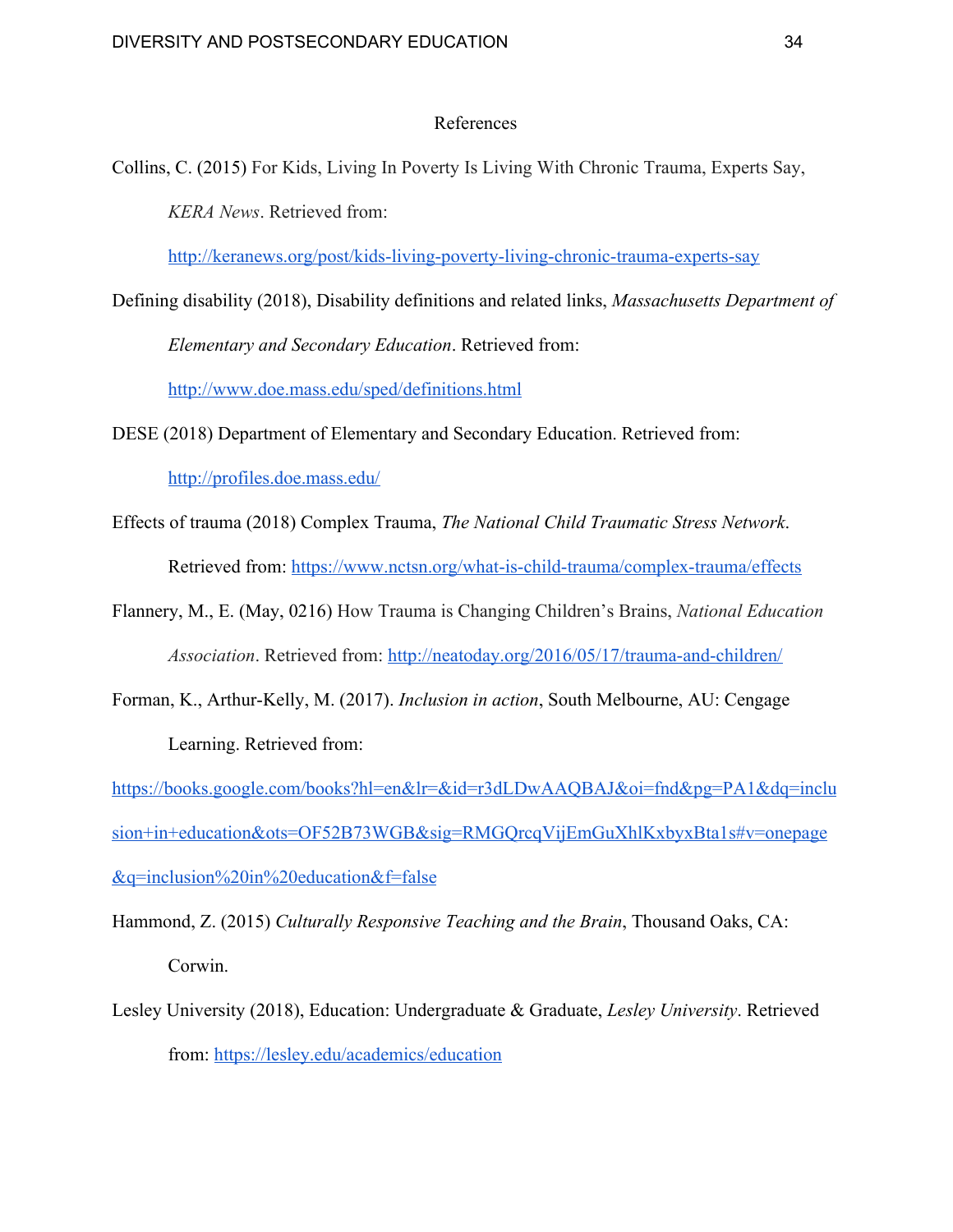Mader, J.(March, 2017) How Teacher Training Hinders Special-Needs Students, *The Atlantic*. Retrieved from:

[https://www.theatlantic.com/education/archive/2017/03/how-teacher-training-hinders-special-ne](https://www.theatlantic.com/education/archive/2017/03/how-teacher-training-hinders-special-needs-students/518286/) [eds-students/518286/](https://www.theatlantic.com/education/archive/2017/03/how-teacher-training-hinders-special-needs-students/518286/)

Merrimack College (2018). Department of Education and Community Studies, *Merrimack*

*College*. Retrieved from:

[https://www.merrimack.edu/academics/education-and-social-policy/education-and-community-st](https://www.merrimack.edu/academics/education-and-social-policy/education-and-community-studies/majors/education/) [udies/majors/education/](https://www.merrimack.edu/academics/education-and-social-policy/education-and-community-studies/majors/education/)

- Miller, C. (2018) How Trauma Affects Kids in School, *Child Mind Institute.* Retrieved from: <https://childmind.org/article/how-trauma-affects-kids-school/>
- Munyi, C., W. (2012) Past and Present Perceptions Towards Disability: A Historical Perspective, *Disability Studies Quarterly*, *32*(2).

Retrieved from: <http://dsq-sds.org/article/view/3197/3068>

Nieto, S., Diversity Education: Lessons for a just world, *Rozenberg Quarterly*. Retrieved from: <http://rozenbergquarterly.com/diversity-education-lessons-for-a-just-world-sonia-nieto/>

Opioids (2018), Current Opioid Statistics, *Mass.gov*. Retrieved from:

<https://www.mass.gov/lists/current-opioid-statistics>

Rocheleau, M. (March, 2017). Mass. students are increasingly diverse. But their teachers are not., *The Boston Globe*. Retrieved from:

[https://www.bostonglobe.com/metro/2017/02/12/mass-students-are-increasingly-diverse-but-thei](https://www.bostonglobe.com/metro/2017/02/12/mass-students-are-increasingly-diverse-but-their-teachers-are-not/fiwxsW4sJCdCz4wZEjLYpL/story.html) [r-teachers-are-not/fiwxsW4sJCdCz4wZEjLYpL/story.html](https://www.bostonglobe.com/metro/2017/02/12/mass-students-are-increasingly-diverse-but-their-teachers-are-not/fiwxsW4sJCdCz4wZEjLYpL/story.html)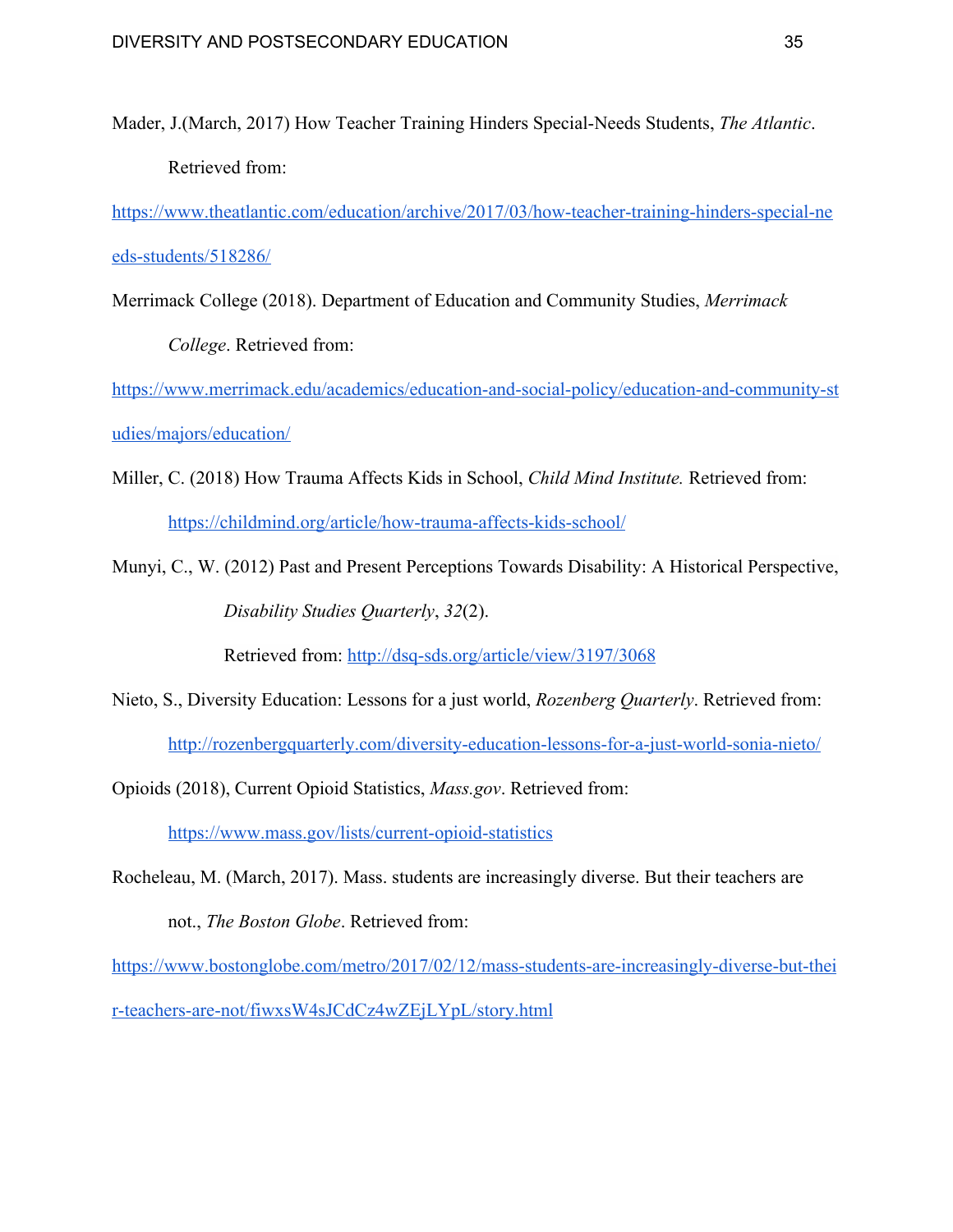Retention rates (2015)Staffing Retention Rates, *Massachusetts Department of Elementary and Secondary Education.* Retrieved from

[http://profiles.doe.mass.edu/state\\_report/staffingRetentionRates.aspx](http://profiles.doe.mass.edu/state_report/staffingRetentionRates.aspx)

Salem State University (2018) Education, Elementary Education Concentration, Combined B.S.

& M. Ed., *Salem State University*. Retrieved from:

[http://catalog.salemstate.edu/preview\\_program.php?catoid=36&poid=4145&returnto=7333](http://catalog.salemstate.edu/preview_program.php?catoid=36&poid=4145&returnto=7333)

Samuels, C., A. (April, 2016) Number of U.S. Students in Special Education Ticks Upward, *Education Week*. Retrieved from:

[https://www.edweek.org/ew/articles/2016/04/20/number-of-us-students-in-special-education.htm](https://www.edweek.org/ew/articles/2016/04/20/number-of-us-students-in-special-education.html)

[l](https://www.edweek.org/ew/articles/2016/04/20/number-of-us-students-in-special-education.html)

Selected population descriptors (2018) Profiles Help - About the Data, *Massachusetts*

*Department of Elementary and Secondary Education.* Retrieved from:

<http://profiles.doe.mass.edu/help/data.aspx?section=students#selectedpop>

Selected population enrollment (2018) 2017-18 Selected Populations Report (District),

*Massachusetts Department of Elementary and Secondary Education*

[http://profiles.doe.mass.edu/state\\_report/selectedpopulations.aspx](http://profiles.doe.mass.edu/state_report/selectedpopulations.aspx)

Trauma education (2018). Lesley Institute for Trauma Sensitivity, *Lesley University*. Retrieved from:

[https://lesley.edu/professional-development-and-continuing-education/center-for-inclusive-and-s](https://lesley.edu/professional-development-and-continuing-education/center-for-inclusive-and-special-education/lesley) [pecial-education/lesley](https://lesley.edu/professional-development-and-continuing-education/center-for-inclusive-and-special-education/lesley)

Understood. (2018) *Understanding Executive Function Issues*. Retrieved from: